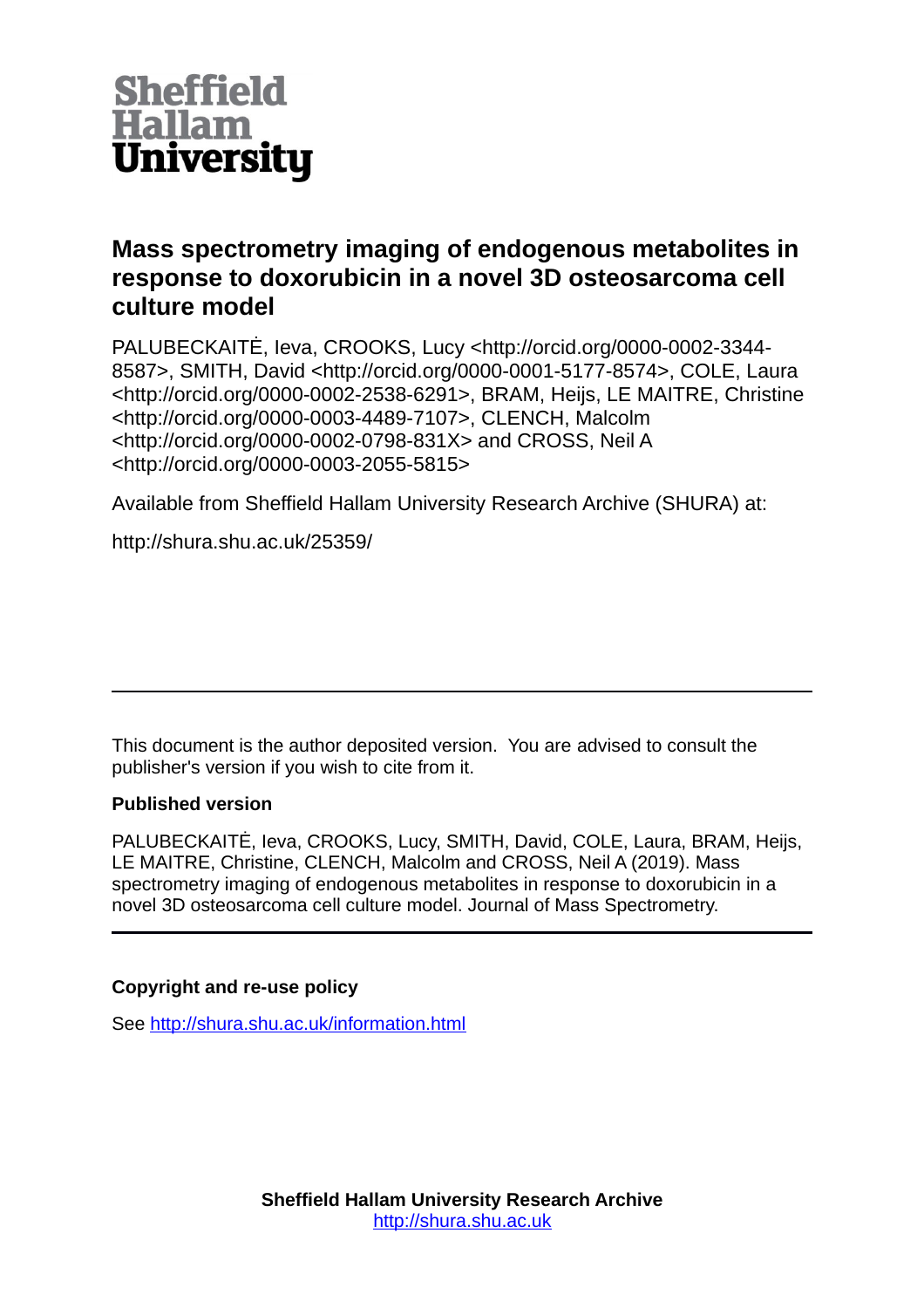### **Mass spectrometry imaging of endogenous metabolites in response to doxorubicin**

- **in a novel 3D osteosarcoma cell culture model**
- 

```
4 Ieva Palubeckaitė<sup>1</sup>, Lucy Crooks<sup>2,</sup> David P. Smith<sup>2</sup>, Laura M. Cole<sup>2</sup>, Heijs Bram<sup>3</sup>,
      Christine Le Maitre<sup>2</sup>, Malcolm R. Clench<sup>2</sup> and Neil A. Cross<sup>2*</sup>
 5
 6
 <sup>1</sup>Department of Pathology, Leiden University Medical Center, PO BOX 9600, 2300 RC
 8 Leiden, the Netherlands.
 9 <sup>2</sup>Centre for Mass Spectrometry Imaging, Biomolecular Sciences Research Centre,
10 Sheffield Hallam University, Howard Street, Sheffield S1 1WB
<sup>3</sup> Center for Proteomics and Metabolomics, Leiden University Medical Center, PO BOX
12 9600, 2300 RC Leiden, the Netherlands.
13
14
15
16
17
18
19
20
21
22
23
24
25 <sup>*</sup>Corresponding Author: Dr Neil Cross, Centre for Mass Spectrometry Imaging,
26 Biomolecular Sciences Research Centre, Sheffield Hallam University, Howard Street, 
27 Sheffield S1 1WB email: n.cross@shu.ac.uk
28
```
## **Keywords**

 Osteosarcoma, 3D cell culture, mass spectrometry imaging, doxorubicin, multivariate analysis.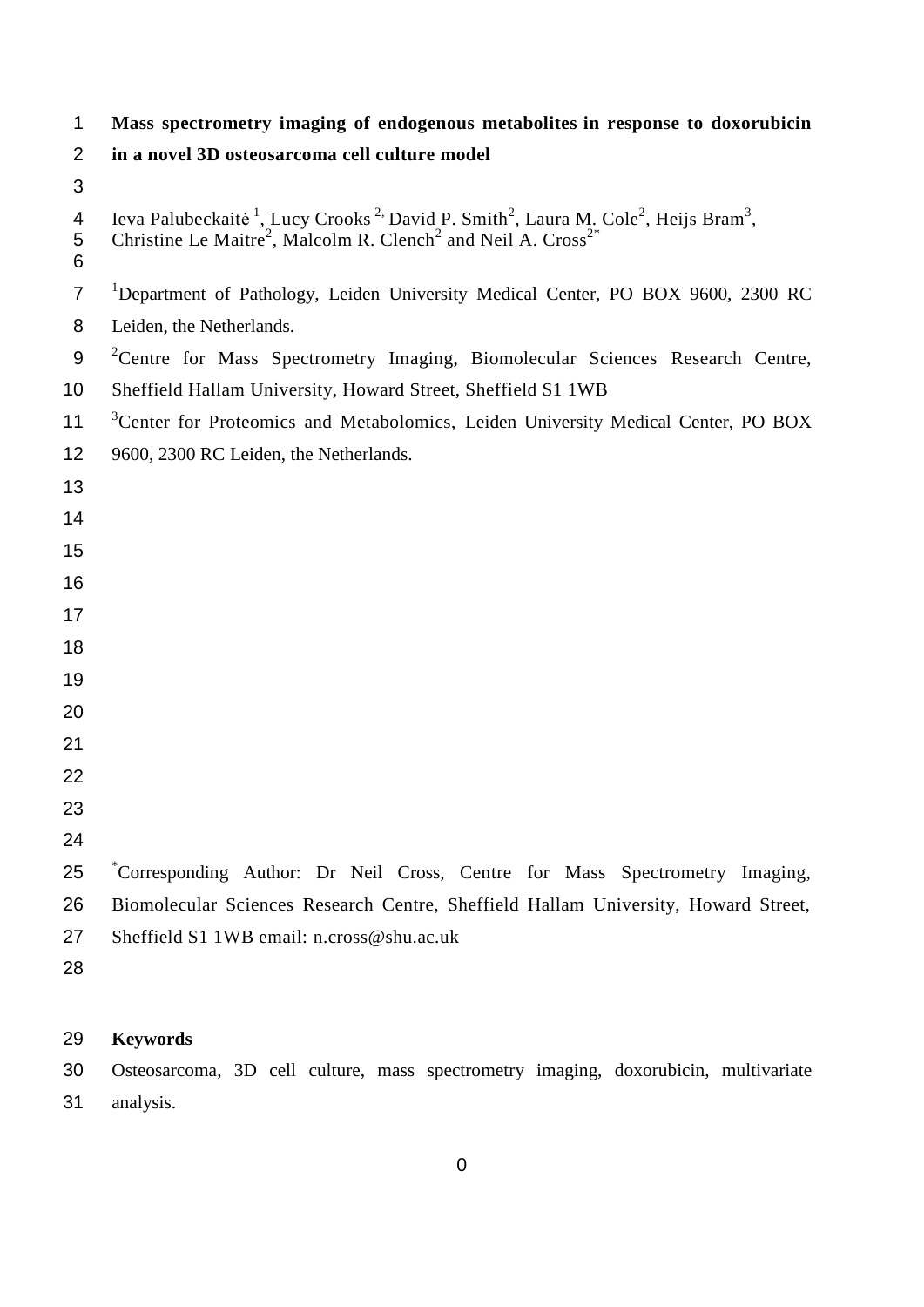### **Abstract**

 Three-dimensional (3D) cell culture is a rapidly emerging field which mimics some of the physiological conditions of human tissues. In cancer biology, it is considered a useful tool in predicting *in vivo* chemotherapy responses compared with conventional two-dimensional cell culture. We have developed a novel 3D cell culture model of osteosarcoma comprised of aggregated proliferative tumour spheroids, which shows regions of tumour heterogeneity formed by aggregated spheroids of polyclonal tumour cells. Aggregated spheroids show local necrotic and apoptotic regions, and have sizes suitable for the study of spatial distribution of metabolites by mass spectrometry imaging (MSI). We have used this model to perform a proof-of-principle study showing a heterogeneous distribution of endogenous metabolites that co-localise with the necrotic core and apoptotic regions in this model. Cytotoxic chemotherapy (Doxorubicin) responses were significantly attenuated in our 3D cell culture model compared with standard cell culture, as determined by Resazurin assay, despite sufficient doxorubicin diffusion demonstrated by localisation throughout the 3D constructs. Finally, changes to the distribution of endogenous metabolites in response to Doxorubicin were readily detected by MSI. Principle component analysis identified 50 metabolites which differed most in their abundance between treatment groups, and of these, 10 were identified by both in-software *t test* and mixed effects ANOVA. Subsequent independent MSI of identified species were consistent with principle component analysis findings. This proof-of- principle study shows for the first time that chemotherapy-induced changes in metabolite abundance and distribution may be determined in 3D cell culture by MSI, highlighting this method as a potentially useful tool in elucidation of chemotherapy responses as an alternative to *in vivo* testing.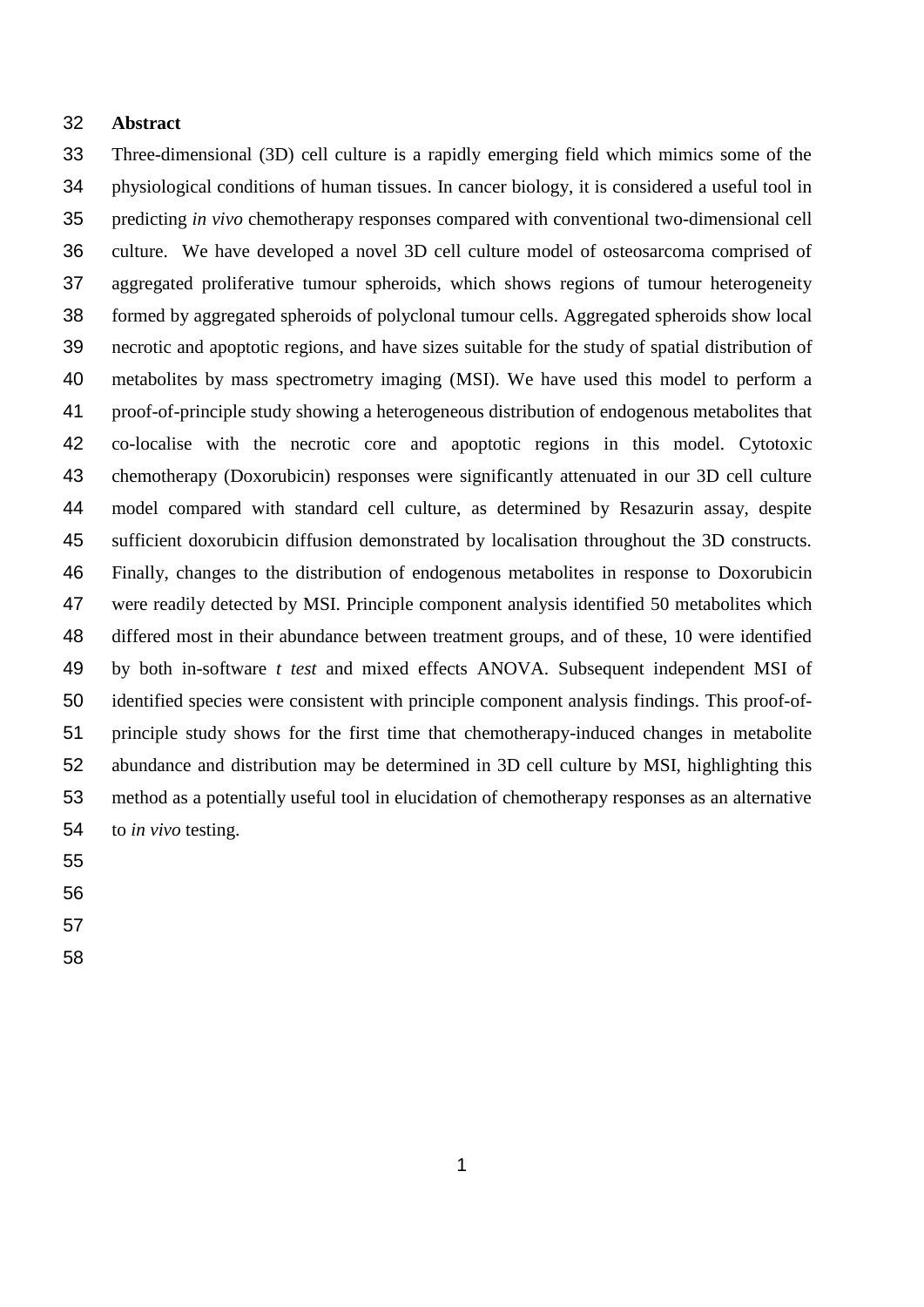- **1 Introduction**
- 

 The current process of drug discovery and development, based on standard cell culture *in vitro* assays followed immediately by *in vivo* studies has produced many effective drug candidates, however this workflow has limitations. Cells grown in standard or 2-dimensional cultures (2D) do not reflect the environment within tumours, which contain heterogeneous cellular environments, with proliferative, quiescent, apoptotic and necrotic regions resulting from oxygen and nutrient-deprivation. Within tumours, oxygen and nutrient deprivation is in- part due to chaotic vasculature and/or considerable extracellular matrix deposition, leading to impaired drug delivery to tumours. In contrast cells in 2D culture receive optimal oxygen, growth factors, and in the case of therapeutics studies, equal drug concentrations equating to that in the medium. The study of drug distributions and effects on downstream pathways via metabolomics approaches have successfully been used to predict anti-tumour cytotoxic 72 responses by the analysis of extracellular metabolites in cancer patients.<sup>1-2</sup> These metabolomic studies have been extended to 3-dimensional (3D) cell culture studies, whereby 74 the environment recapitulates the drug resistance seen *in vivo*,  $3-4$  and have further shown that metabolomic profiles may predict the malignant potential of cells grown in 3D cell culture.<sup>5</sup> 

 Numerous 3D cell culture models for the study of drug responses have been developed, however many of these are unsuited to spatial localisation studies due to the small size of resulting cell constructs. Sodium alginate, a naturally occurring polysaccharide extracted 80 from algae, which following chelation with  $Ca^{2+}$ , forms cross-links creating a scaffold, and 81 has been used previously for 3D culture of cancerous cells.<sup>6</sup> This method has the advantage of being a clonal grown model dependent on the colony-forming ability of cancer cells, 83 which is a key characteristic of cancer stem cells or tumour initiating cells.<sup>7</sup> However, in this 84 model, spheres develop slowly, and few spheres reach over 400um diameter, which is insufficient for spatial investigation of molecular distribution by most MSI modalities.<sup>8</sup> 

 Multicellular tumour spheroids (MCTS) are formed through use of ultra-low adherence techniques, which allows the generation of larger, uniform spheres through aggregation, 89 rather than proliferation, with the possibility of constructs around 1mm size.<sup>8</sup> MCTS models show clear hypoxic cores, apoptotic, quiescent and viable regions representative of tumours,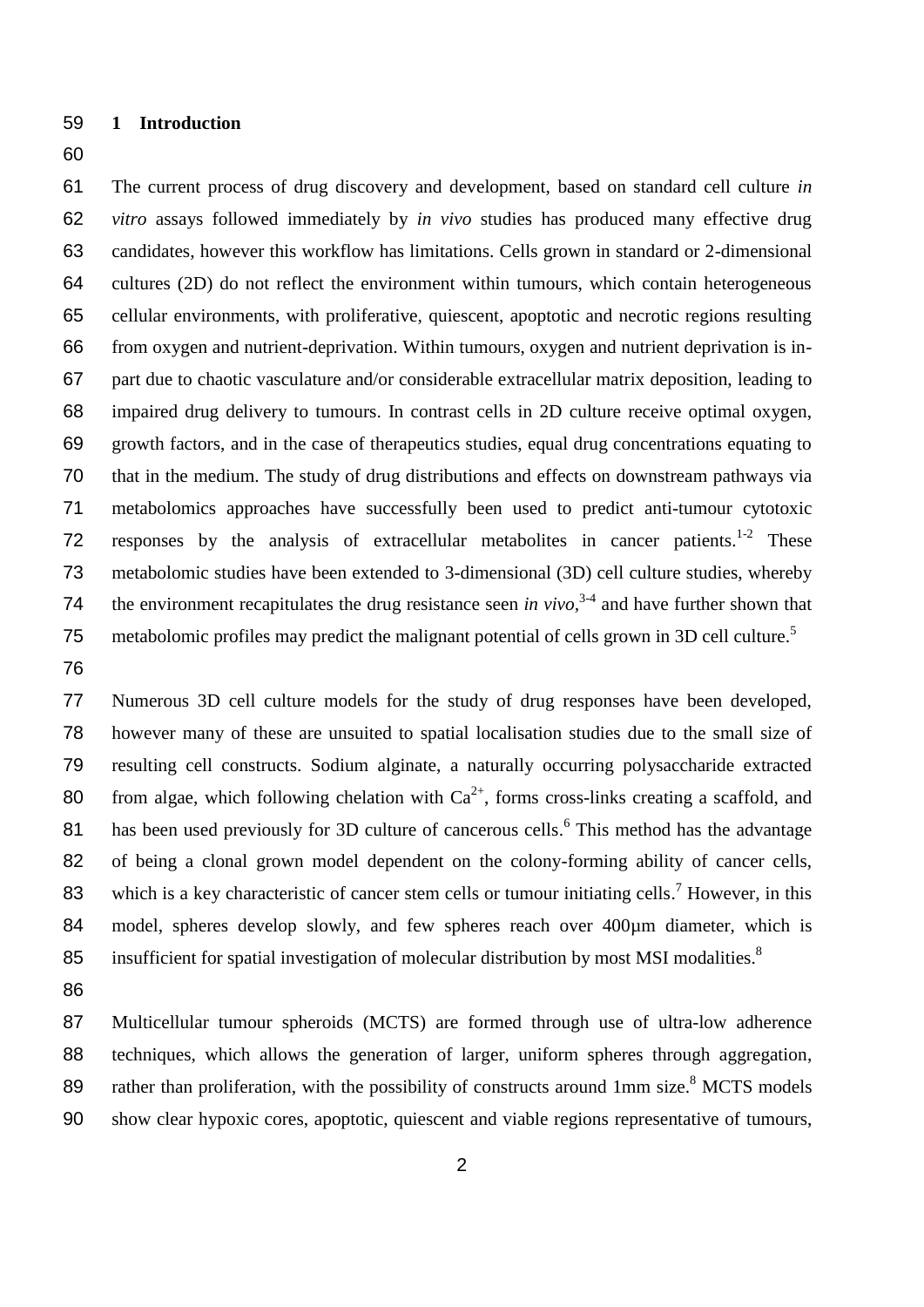and both metabolites and proteins have been successfully imaged within 3D cell cultures by 92 MALDI-MSI.<sup>9</sup> Furthermore, MALDI-MSI of metabolite distribution is possible, with species 93 localised to viable and hypoxic core regions in MCTS generated in low-adherence wells.<sup>10</sup> MALDI-MSI-based metabolite distribution in pellet cultures of chondrocytes show varying spatial distributions in hypoxic *vs.* normoxic regions, further supported by pellet cultures 96 generated in hypoxic conditions.<sup>11</sup> MALDI-MSI has also successfully demonstrated spatial and temporal drug distribution (irinotecan, leucovorin, and its metabolites) in 3D MCTS 98 cultures, <sup>12</sup> and irinotecan distributions in patient-derived organoids.<sup>13</sup> Although patient- derived 'organoid' models better represent patient tumours than cell line models and are in 100 development for sarcoma, these are only well developed for epithelial cancers. Suitable osteosarcoma cell line-based 3D models to allow disease-relevant *in vitro* drug responses, including MSI studies, are required.

 Since many 3D cell culture models such as MCTS are aggregation models, rather than clonal proliferation models, these may not fully recapitulate the heterogeneous nature of tumours. Even within apparently homogeneous established cell lines, heterogeneous populations exist, 107 and adjacent clones of cells may respond differently to the same cytotoxic stimuli.<sup>15</sup> To circumvent these limitations, we have developed an aggregated spheroid model, creating 109 large constructs of ~1mm diameter from isolated, clonal tumour spheres generated from an alginate bead culture. This creates a tissue construct that is a) sufficiently large for spatial distribution studies by MSI, b) contains a necrotic core, apoptotic and viable regions and c) 112 contains intra-tumoural heterogeneity.

 Doxorubicin was chosen to observe drug distribution and identify the metabolomic and lipidomic response of the 3D cell culture. Doxorubicin is an anthracycline which interferes with DNA transcription and replication through the stabilisation of topoisomerase II. Doxorubicin is one of the most widely used drugs for the treatment of high-grade 118 osteosarcoma.<sup>16</sup> In this study, we performed a proof-of-principle study to test whether a heterogeneous metabolite distribution could be detected by MSI, and to image Doxorubicin- induced changes in metabolite changes in response to cytotoxic chemotherapy in 3D cell culture.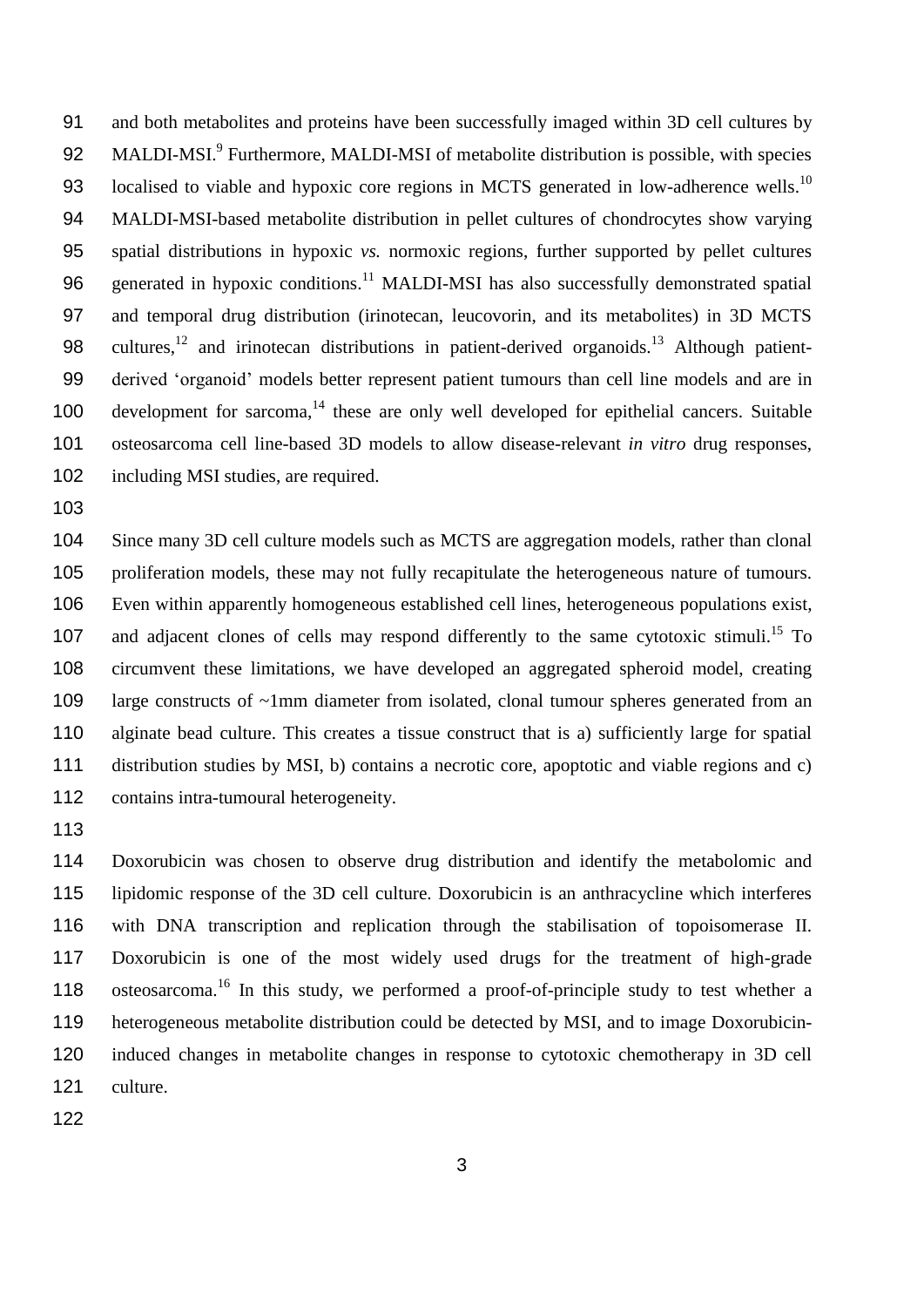### **2 Methods and Materials**

### **Cell culture**

The SAOS-2 osteosarcoma cell line was obtained from American Type Culture Collection

(ATCC) and cultured in MEMα (Lonza Ltd, Switzerland) containing 10% foetal bovine

serum (FBS) and 10 U/ml penicillin and 10 μg/mL streptomycin (Thermo Scientific, USA). It

128 was maintained in a humidified atmosphere containing 5%  $CO<sub>2</sub>$  at 37<sup>o</sup>C.

**3D cell culture**

 Following expansion in a monolayer, cell lines were suspended in 1.2% w/v medium 131 viscosity alginic acid (Sigma-Aldrich, UK) in 0.15M NaCl at 1x  $10^5$  cells/mL. Alginate beads were formed via dropping the cellular suspension in 1.2% w/v alginate/0.15 M NaCl (Sigma-133 Aldrich, UK) through a 19-gauge needle into  $0.2$  M CaCl<sub>2</sub> (Sigma-Aldrich, UK). After 134 incubation at 37°C for 12 minutes, alginate beads were washed twice with 0.15 M NaCl and washed twice in complete media before being placed in the appropriate culture media for 28 days. To release clonal tumour spheres from the alginate matrix, alginate beads were dissolved in 500 µL dissolving buffer per bead (55 mM sodium citrate (Sigma-Aldrich, UK), 138 30mM EDTA (Sigma-Aldrich, UK), 0.15 M NaCl) for 10 minutes at 37°C with agitation. Following centrifugation, spheroids were immediately placed in 1% agarose-coated (non-140 adherent) 96 well plates and cultured for a further 7 days.

## **Chemotherapeutic treatment of 2D and 3D cultures**

 Once confluent, SAOS-2 osteosarcoma cells were trypsinised and seeded into 96-well plates 144 at  $5x10^4$  cells/mL. These were allowed to adhere for 24 hours before treatment. Cells were treated with 0-12.8 µM Doxorubicin hydrochloride (Sigma-Aldrich, UK), or 0-4 μM for 3D cell culture studies, for up to 48 hours, with treatment media replaced every 24 hours, for 3 independent cell culture experiments. To assess cell activity/survival during treatment a Resazurin assay was used. Resazurin (Sigma-Aldrich, UK) stock was made at 3mg/mL in  $\alpha$ MEM media. Resazurin diluted in complete media (200  $\mu$ L of 0.3 mg/mL) was added to 150 each well and incubated for 1.5 hours (2D culture) or 3 hours (3D culture) at  $37^{\circ}$ C, wrapped in foil to protect from light exposure. The fluorescence was recorded using a 530 nm excitation/590 nm emission filter set using a Clariostar microplate reader (BMG Labtech Ltd, UK). After reading the plates the cultures were washed twice with culture medium and cultured further until the last remaining time point. Additionally, doxorubicin controls were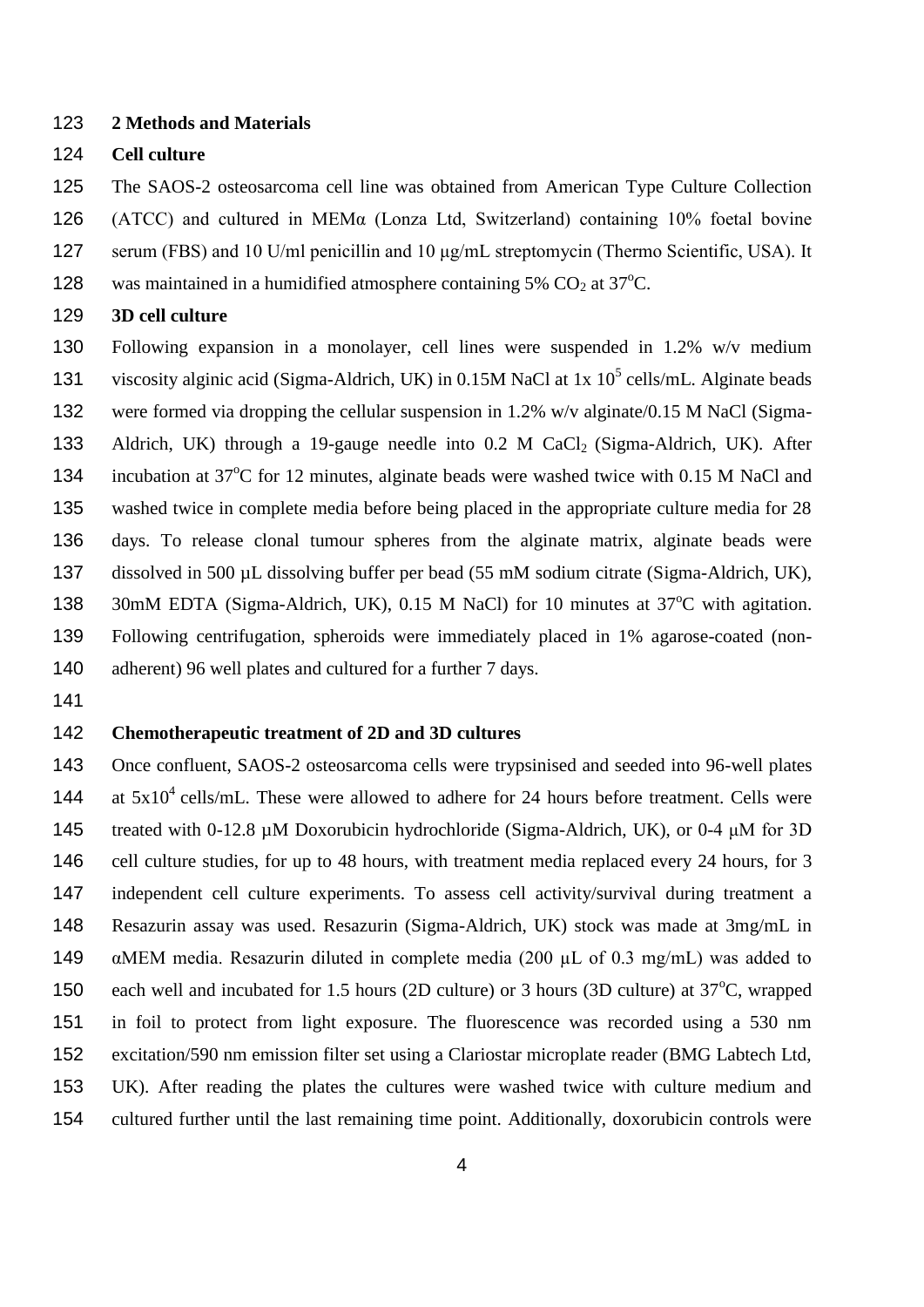tested in order to confirm the absence of fluorescent interference with the assay. The Resazurin fluorescence values were shown to deviate from the normal distribution by the Shapiro-Wilk test of normality. Therefore, the Kruskal-Wallis test was used to determine if there was a significant difference between Doxorubicin treatments. The Dwass-Steel- Chritchlow-Fligner *post-hoc* test was performed for all pairwise comparisons when a significant difference was observed between treatment groups. When a decrease in cell 161 survival at higher doses was observed, a non-linear regression of (variable) on  $\log_{10}$  dose was fit with four parameters in GraphPad Prism (v7) (GraphPad Software, USA).

## **Fluorescent imaging of spheroid aggregates**

165 To visualise drug distribution in spheroid aggregates, cells were treated with  $1 \mu M$  Doxorubicin for 6 hours then stained for 25 mins with Hoechst 33342 (10 µg/mL). The fluorescence was visualised on an Olympus IX81 microscope with an Olympus XM10 camera using Texas Red and DAPI channels respectively and analysed using Olympus Cell^F software (Olympus, Germany). Apoptosis was visualised using NucView 488 Caspase-3 fluorogenic substrate (Biotium, Cambridge Research, UK) as per manufacturers' instructions, then counterstained with Hoechst 33342 as above. Necrotic regions were identified by staining simultaneously with Propidium Iodide and Hoechst 33342 staining 173 (both  $10 \mu g/mL$ ).

### **MALDI-MSI and detection of Doxorubicin in 3D cell culture**

 A doxorubicin standard-spiked cell plug array was made to aid detection of doxorubicin inside a spheroid using MALDI-MSI to mimic the signal suppression effects in the samples. A gelatin block was made by pouring 20% w/v gelatin (Sigma-Aldrich, UK) into ice cube 179 moulds, setting the moulds  $(4^{\circ}C)$  for 4 hours, and transferring to -80 $^{\circ}C$  for storage. The block 180 was transferred from  $-80^{\circ}$ C to a  $-30^{\circ}$ C cryostat and the top cut down to produce an even surface. Using a pillar drill, nine 2.5x10mm holes were then drilled into the frozen block 182 which was mounted in a cryostat set to -30°C. SAOS-2 cells were trypsinised, counted, centrifuged and the supernatant removed. A range of doxorubicin concentrations (0, 0.031, 0.063, 0.125, 0.25, 0.5, 1, 2, 4 µM) were produced by mixing pelleted cells 2:1 with doxorubicin diluted in culture medium and placing the mixture in each cell plug hole, filling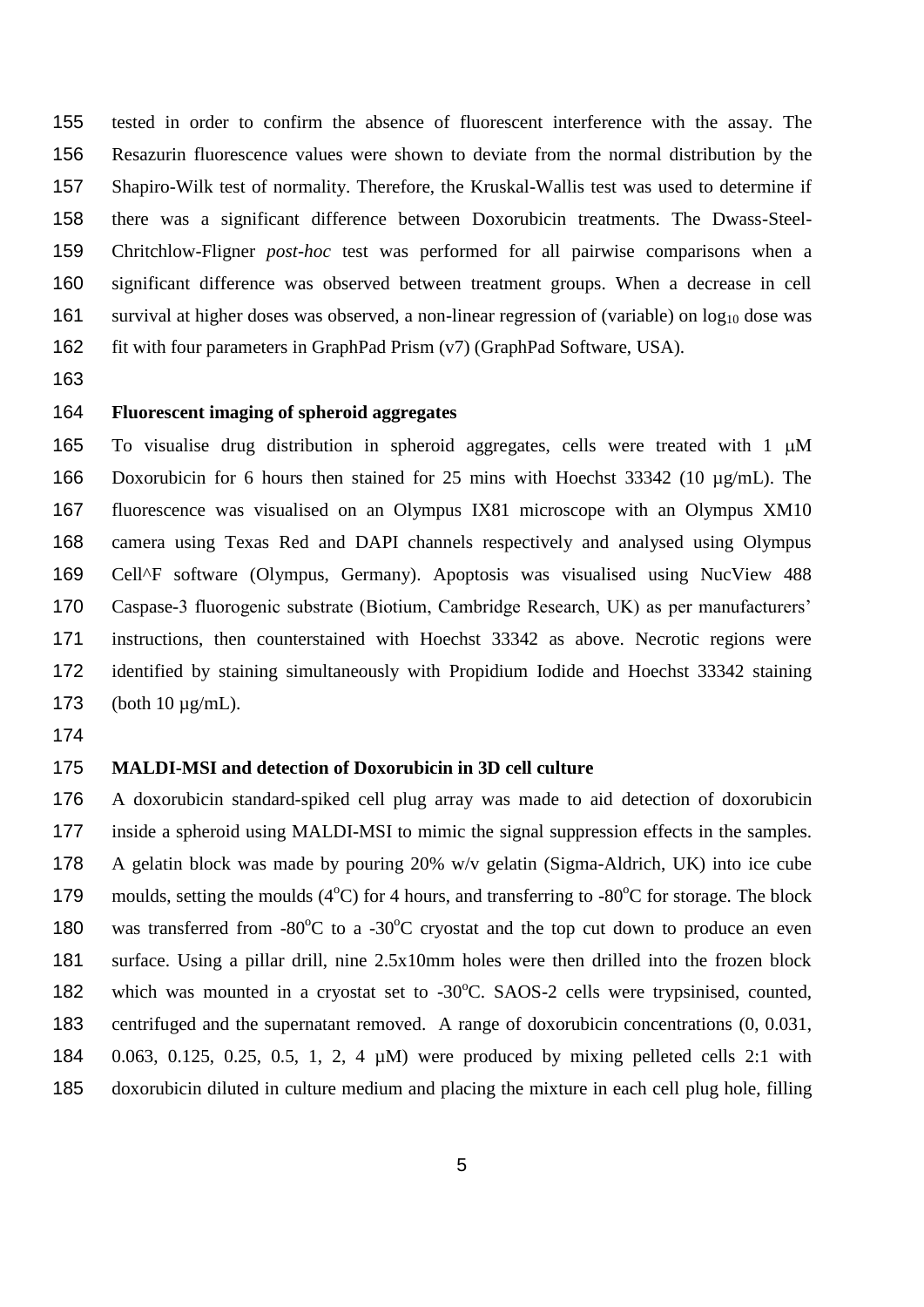186 an approximate volume of 49  $\mu$ L, and stored in a sealed container in -80 $\rm{^{\circ}C}$  prior to MALDI-

MSI.

 Spheroid aggregates treated with 0, 0.16, 0.8, and 4 µM doxorubicin were harvested at 0 and 48 hours and embedded in 5% w/v gelatin + 2.5% carboxymethylcellulose (CMC) (Sigma- Aldrich, UK) inside a silicone mould, immediately frozen using liquid nitrogen and stored in air-tight containers. Sample sections were cut using the Leica 1850 UV cryostat (Leica Biosystems, UK), set to -30ºC, at 10 μm thickness, thaw mounted on a positively charged X- tra® adhesive slide (Leica Biosystems, UK) or on an Indium-Tin oxide (ITO)-coated slide (Visiontek Systems Ltd, UK), dependant on the analysis. All sample sections were taken 196 straight after cryosectioning or from  $-80^{\circ}$ C storage and immediately placed in a vacuum desiccator for ~15 minutes prior to matrix application. Negative mode imaging was performed with NEDC (Sigma-Aldrich, UK) (7 mg/mL, 50% MeOH) prepared as a matrix solution. The matrix was applied to the sample section using the SunCollect™ (Sunchrom, 200 Germany) automated sprayer. Fifteen layers of matrix were applied, at  $4 \mu L/min$  for the first layer and 3.5 μL/min for the remaining layers (speed x: low 7, speed y: medium 1, Z position: 35).

 Imaging of the Doxorubicin spiked plug array and doxorubicin-treated spheroid aggregates was initially performed in negative mode using an Autoflex III, as it was equipped with a smartbeam laser which proved better for doxorubicin detection and was able to detect small molecules at lower spatial resolution settings. Negative ion mass spectra were acquired at a 208 pixel size of 30  $\mu$ m from  $m/z$  50 –  $m/z$  1000 in reflectron mode. The laser was focused to around 30 μm diameter. Four hundred laser shots were acquired for each spectrum. Data acquisition was performed using FlexControl (Bruker Daltonics, Germany), and visualizations were obtained from FlexImaging 4.0 (Bruker Daltonics, Germany).

# **MALDI-MSI of Doxorubicin-induced changes to endogenous metabolites in 3D cell culture**

 Treated spheroid aggregates (0, 0.8, 4µM) were sectioned as before at 10µm thickness, ensuring a section from the middle part of the spheroid aggregate was sampled. Three independent culture experiments were performed, and from each culture, three aggregated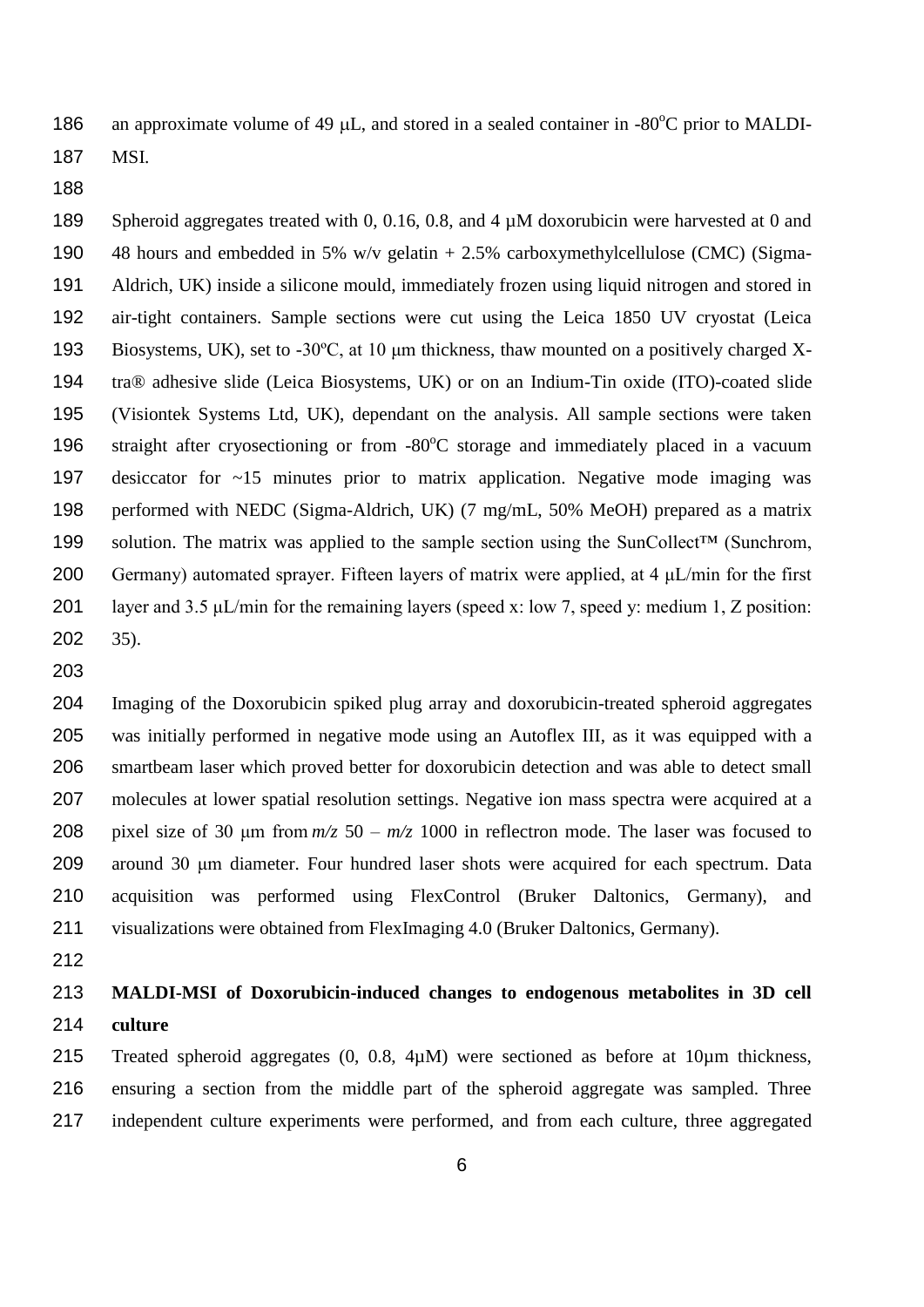spheroids were used, and three sections taken from each aggregated spheroid resulted in a total of 81 sections for MSI. The NEDC matrix deposition protocol used was as above.

 Imaging of metabolite changes in response to Doxorubicin in spheroid aggregates was executed using a Synapt G2 (Waters, UK) in sensitivity mode as this instrument was capable of sufficient mass resolution and high enough throughput for the large sample comparison. Images of 60μm pixel size were acquired. Data was acquired over an *m/z* range of 50–1,000 in negative mode analysis. For positive mode imaging of doxorubicin inside a spheroid aggregate, images of 60µm were acquired at m/z 100-1200. The ion mobility function was used to improve separation of peaks. Data acquisition and analysis was performed using MassLynx v4.1 (Waters, UK) and High Definition Imaging (HDI) Software (Waters, UK). Tandem MS fragmentation was performed using an isolation window of 0.3 Da.

 Regions of interest (ROIs) containing whole spheroid aggregates were selected in Waters HDI 1.4 imaging software and exported as average spectra into MassLynx software. They were then centroided and exported as .txt files and imported into Marker View software 1.2 (Applied Biosystems/MDS Sciex, Canada). An exclusion list to remove NEDC peaks was applied to the datasets, to remove the influences of the matrix signals when observing 236 relationships of the treatment groups between spectra. The data were restricted to 5000 peaks and 0.1 minimum intensity and autoscaled. Principal Component Analysis-Discriminant Analysis (PCA-DA) was used to demonstrate that the spectral data could be used to visually discriminate between doses, and performed by informing the MarkerView software which samples belonged to each treatment group. The software then selected the two components that explained the most variance in normalised signal intensity over the peaks between groups.

 Initially, a pragmatic approach was taken to analysing the data, aimed at balancing statistical rigour against time requirements for such high dimensional data with the software being used. Reduced Synapt data generated by the PCA-DA was initially put through a screening by *t test* comparison of each treatment group against each other. Potential effects of batch, culture and slice were ignored. The 50 peaks with lowest *P*-values for any comparison were then analysed further. The normalised signal intensities significantly deviated from the normal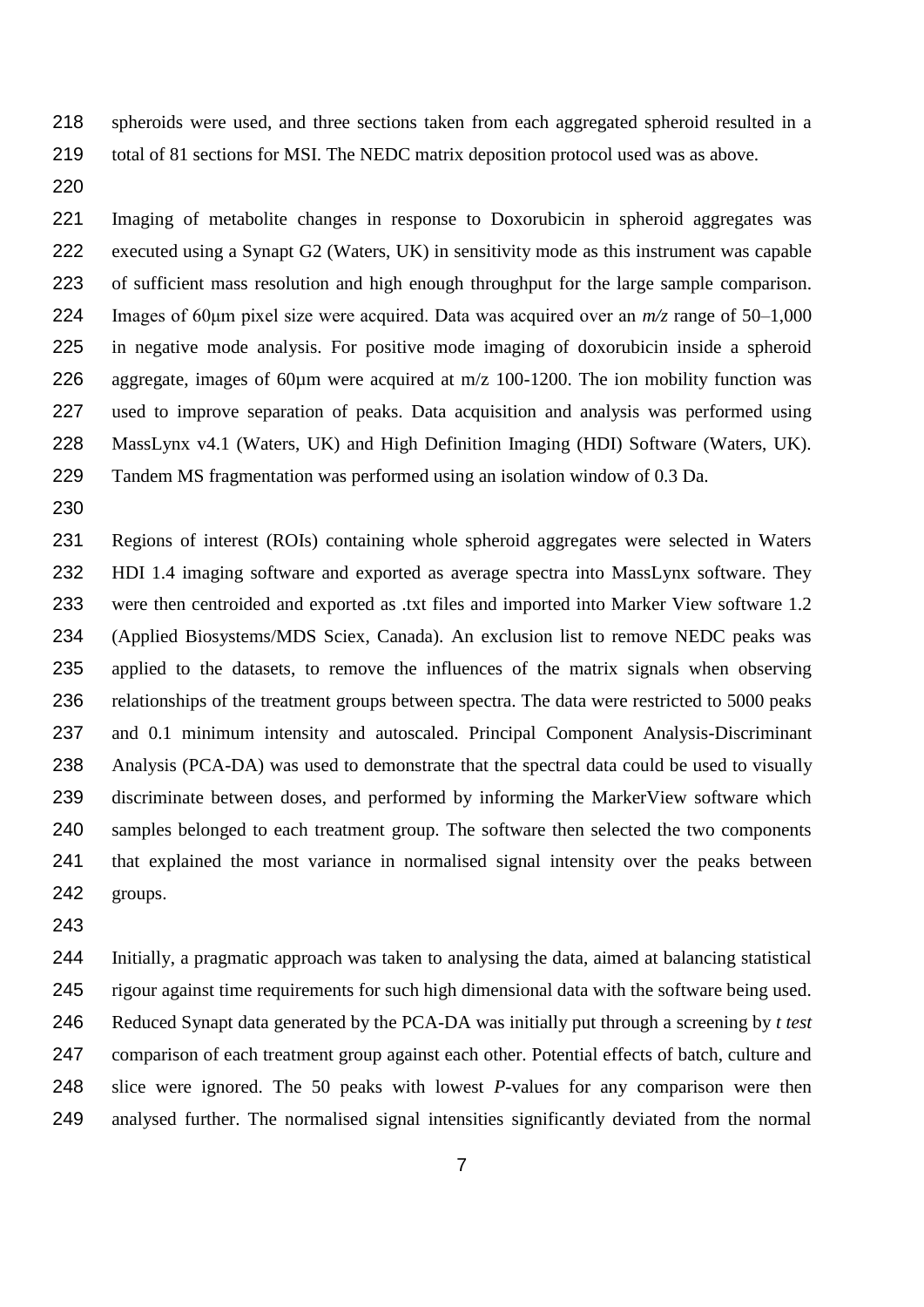distribution by Shapiro-Wilk tests. Therefore, Kruskal-Wallis tests were applied to each ionic species to determine if there was a significant effect of dose. This analysis was combined with Dwass-Steel-Chritchlow-Fligner *post-hoc* test when a significant difference was seen between treatment groups. Statistical analysis was performed using StatsDirect software (StatsDirectLtd, UK).

 The inclusion of different batches, cultures and slices enables the variation due to these factors to be estimated and accounted for in statistical modelling, which increases the power 258 to detect any dose effects. The data were exported from MarkerView R (v 3.4.1).<sup>17</sup> R is programmable software that enables a statistical test to be automated for very large numbers of variables. A linear mixed effect model was fit by restricted maximum likelihood for the normalised signal intensity of each peak using the function lme in package nlme (v 3.1-  $131$ <sup>18</sup>. Batch and culture nested within batch were fitted as random effects and dose as a 263 fixed effect . An effect of dose was tested with an F test by applying the anova function to 264 the fitted model object. The significance threshold was set to  $P=1x10^{-5}$ , which is a Bonferroni 265 correction of *P*=0.05. Where a significant effect of dose was found, the model was re-run with the ordering of the levels of dose changed, to obtain P values from t tests of each pairwise comparison. The residuals from the model were also plotted against the fitted values to check they met the assumptions of a parametric analysis.

 The significantly differing peaks discovered using either statistical approach were given putative assignments based on a database search in the Human Metabolome, Metlin or LipidMaps search databases. The error allowance used was 30ppm for small molecules and 0.01 Da for lipid identifications which was acceptable for the data acquired. Following the database search biological relevance was investigated within the possible identities within current literature.

## **Confirmation of Doxorubicin-induced metabolite changes by Fourier-Transform Ion Cyclotron Resonance (FT-ICR) MSI**

 To confirm the findings from the PCA study MALDI-FTICR-MSI of 0, 0.8 and 4µM doxorubicin-treated spheroid aggregates was performed on a 9.4T SolariX XR mass spectrometer (Bruker Daltonics, Germany) in negative-ion mode, using 200 laser shots per spot and 75 μm pixel size. Data was acquired in a *m/z* range from 50 to 1000 Da. For positive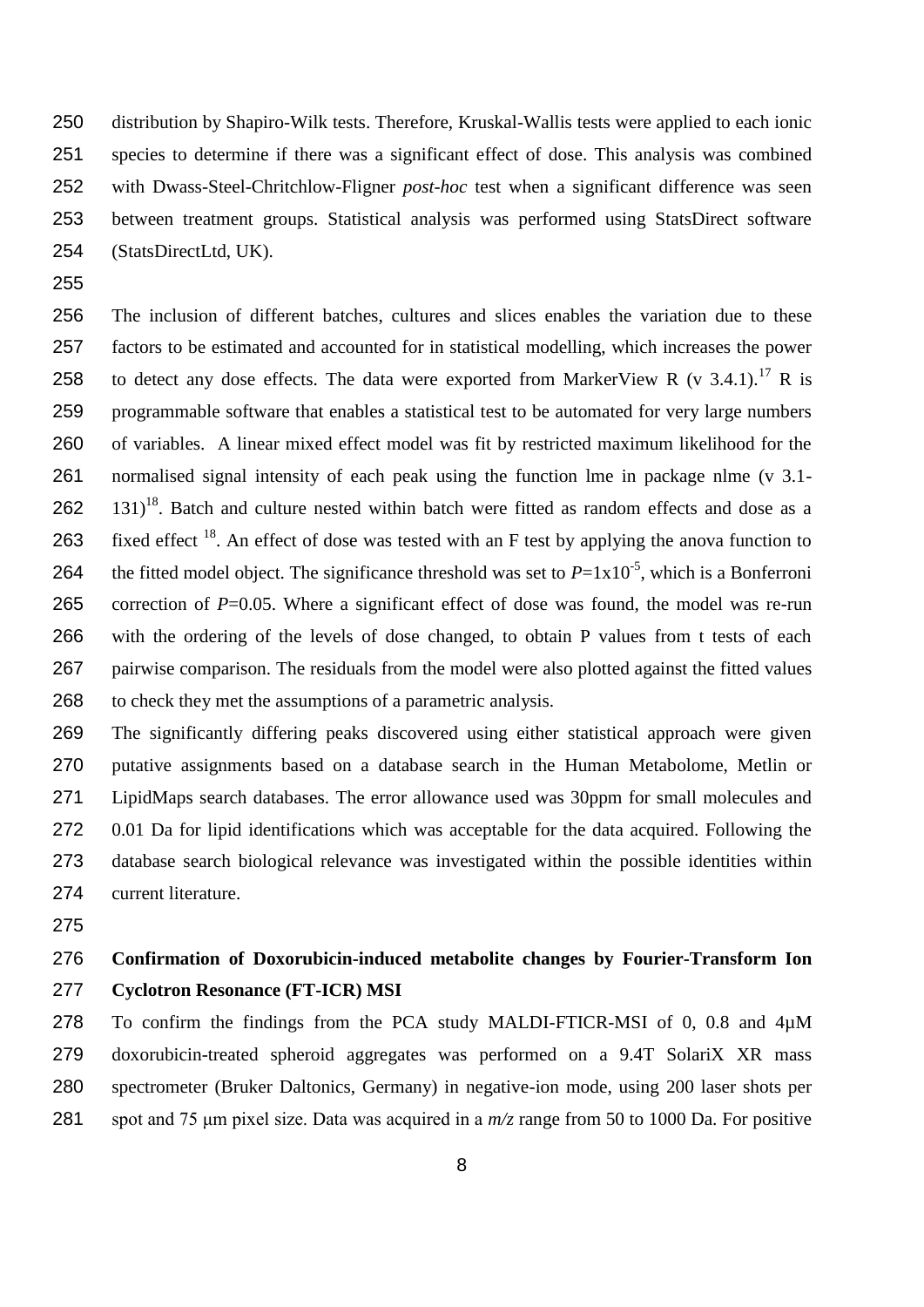mode imaging of doxorubicin inside a spheroid aggregate, 220 laser shots were used per spot at a 75µm pixel size. Data was acquired at m/z 100-1200. Data acquisition was performed using ftmsControl (Bruker Daltonics, Germany), and visualizations were obtained from flexImaging4.0 (Bruker Daltonics, Germany). As this instrument has a higher mass resolving power, both doxorubicin and the endogenous small molecules were clearer, however the method was only used to confirm due to large data sizes and analysis time requirements. The previously determined putative identifications were confirmed with the FTICR analysis within 3 ppm.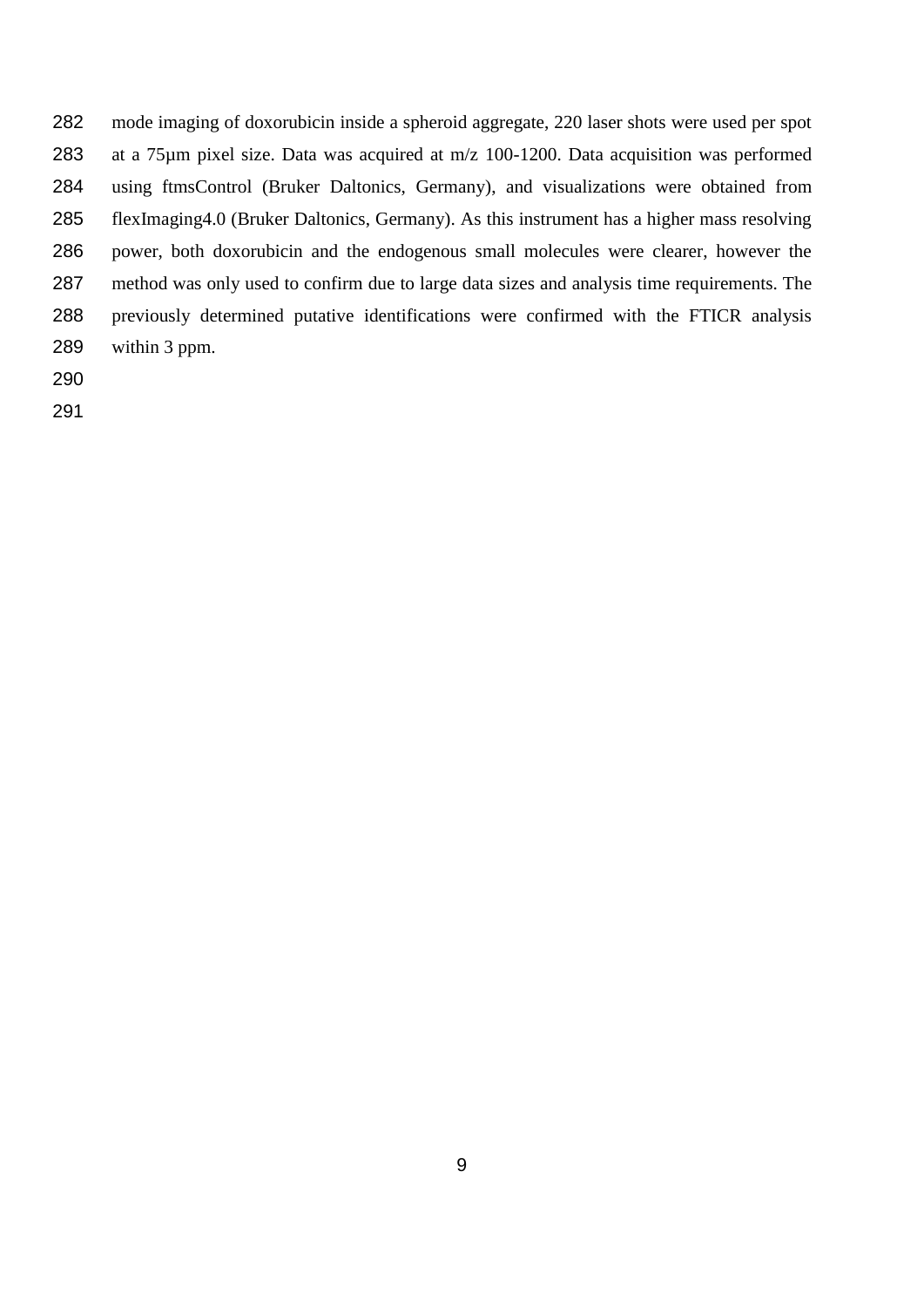#### **3 Results and discussion**

### **Development of the SAOS-2 aggregated spheroid model**

 The SAOS-2 spheroid aggregate model was developed to allow sufficient spatial resolution of metabolites by MSI. Initial growth of SAOS-2 in alginate resulted in colonies typically 200 µM diameter, which may not provide sufficient information in low spatial resolution imaging experiments. To circumvent this problem, whilst keeping the presence of clonal heterogeneity, the alginate matrix was dissolved to release clonal tumour spheroids, which were subsequently aggregated in low-adhesion agarose-coated wells (Fig 1a). This process resulted in constructs of up to 1 mm. Staining of aggregated spheroids with Hoechst 33342, to localise all cells (blue), and propidium iodide, to localise regions containing necrotic cells (red) revealed heterogeneity across the tissue construct, with a clear viable rim containing no necrotic cells (Fig 1b). Caspase-3 is one of the executioner caspases at the end of the apoptotic cascade, and active caspase-3 is characteristic of apoptotic cell death and is present 305 in regions of hypoxia in 3D cell cultures.<sup>19</sup> Staining for Caspase-3 activity using the NucView 488 fluorogenic Caspase-3 substrate revealed heterogeneous regions of apoptosis localised to the centre of the construct, whilst the viable rim remained devoid of active caspase-3. These results highlight the heterogeneous nature of aggregated spheroids, which contrasts with more uniform constructs generated from hanging-drop or aggregation of cell suspensions in low-adhesion plates.

### **Spatial distribution of endogenous metabolites within aggregated spheroids**

 MALDI-MSI of tumour spheroids revealed regional variations within the aggregated spheroids (Fig 2). Phosphoric acid (*m/z* 78.9493) was used to localise the aggregated spheroid construct. Detection of peaks with considerable variation in spatial distribution within the spheroid is evident, with *m/z* 426.0657 showing focal regions of detection, and *m/z* 281.2809 absent in the centre, and also at the periphery whereas localisation of *m/z* 403.1034 can be seen to localise within the central necrotic core region. Both *m/z* 158.9409 and *m/z* 606.0975 are largely absent from the viable rim region, with the latter showing evidence of delocalisation beyond the cellular construct, along with phosphoric acid.

### **SAOS-2 cells respond to doxorubicin, but not in 3D cell culture**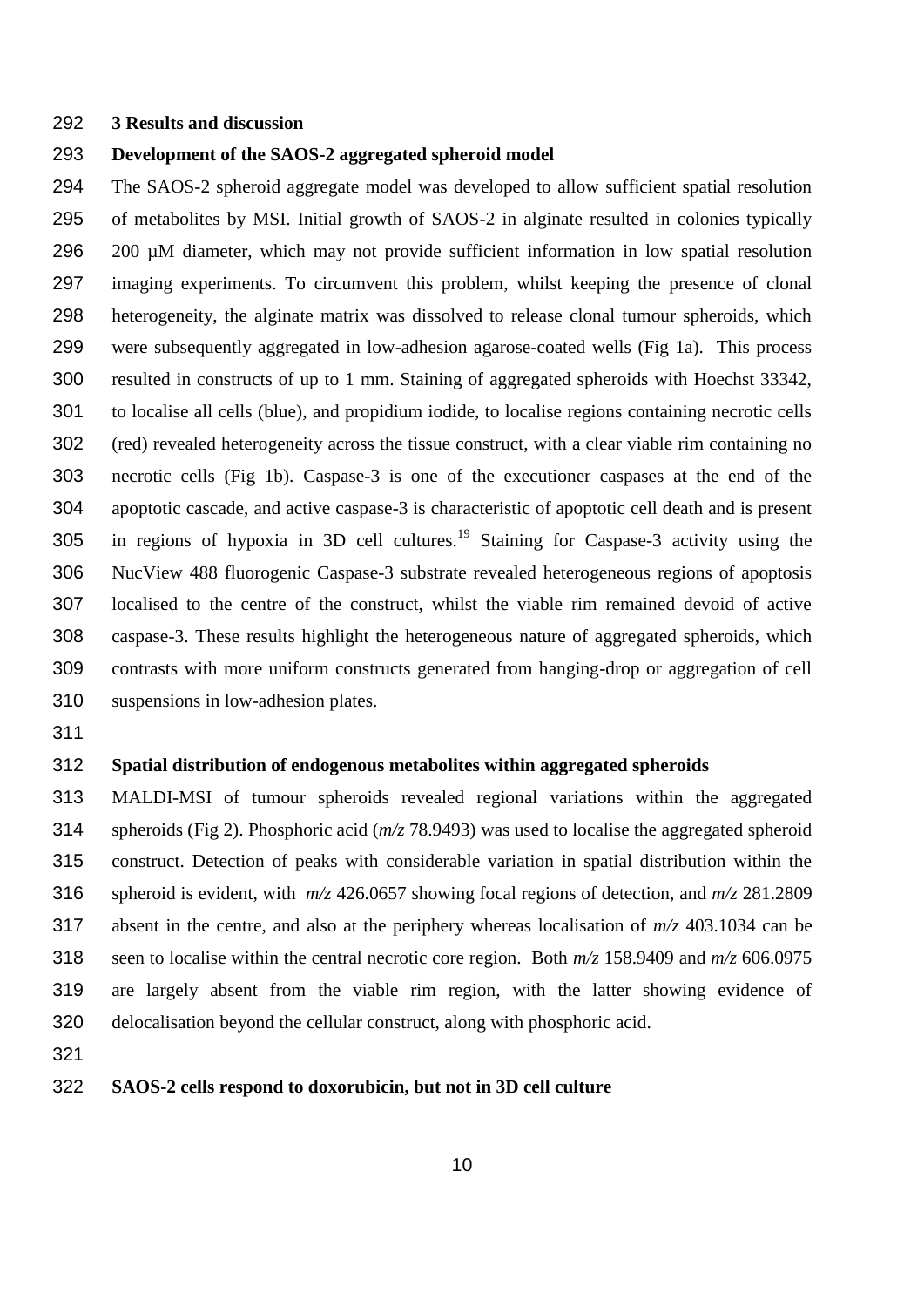- Treatment of SAOS-2 cells with doxorubicin displayed a dose-dependent and time-dependent decrease in cell activity in 2D cell culture. Cell activity was reduced at 36 hours treatment 325 compared to 12 hrs ( $p < 0.0001$ ) with an IC<sub>50</sub> of 1.09  $\mu$ M after 36 hours (Fig 3a). In contrast, treatment of 3D aggregated spheroids resulted in no significant reduction of cell viability at doses up to 4 µM after 48 hours (Fig 3b). Impaired response to Doxorubicin in 3D cell culture is not unexpected, and hypoxia-induced resistance to doxorubicin has been reported in 329 similar models. <sup>20-21</sup> It is well known that the central regions of MCTS are acutely hypoxic, 330 resulting in apoptosis and necrosis,  $2^2$  which is consistent with observations seen in this model, and therefore likely accounting for observed lack of cytotoxic effects in this study.
- 

 To confirm Doxorubicin penetration into the 3D aggregated spheroid constructs, Doxorubicin distribution was determined by fluorescence microscopy. Since Doxorubicin fluoresces, drug distribution can easily be seen throughout the aggregated spheroid (red), as compared to Hoechst 33342 counterstain, which enters all cells (blue) (Fig 3c). After just 6 hours, 1 µM doxorubicin can clearly be seen staining cells within the spheroid aggregate, whereas post- staining with Hoechst 33342 shows only staining of the outer layer of cells, consistent with 339 previous observations of Doxorubicin uptake in MCTS models. $^{23}$ 

 Cell plug arrays were made to aid detection of doxorubicin inside the spheroid aggregates. This was made by mixing SAOS-2 cells with doxorubicin standard and spiking these cells into a gelatin block. These could then be sectioned alongside the sample of interest and used as an internal standard array to demonstrate qualitative changes to doxorubicin within the sample (Fig 3).

 Initial detection of Doxorubicin within the cell plug arrays was unsuccessful in positive mode by Q-TOF MS due to a close, interfering lipid peak (Fig 3d). The close interference within the spheroid aggregates was not significant at higher doxorubicin concentrations but once at a biologically relevant level, it was substantial. To achieve detection, alternative instrument types (FT-ICR) and negative mode were used enable visualisations. Putative doxorubicin could be observed in negative mode showing a promising increase in signal concurrent with an increase in doxorubicin signal intensity (Fig 3e).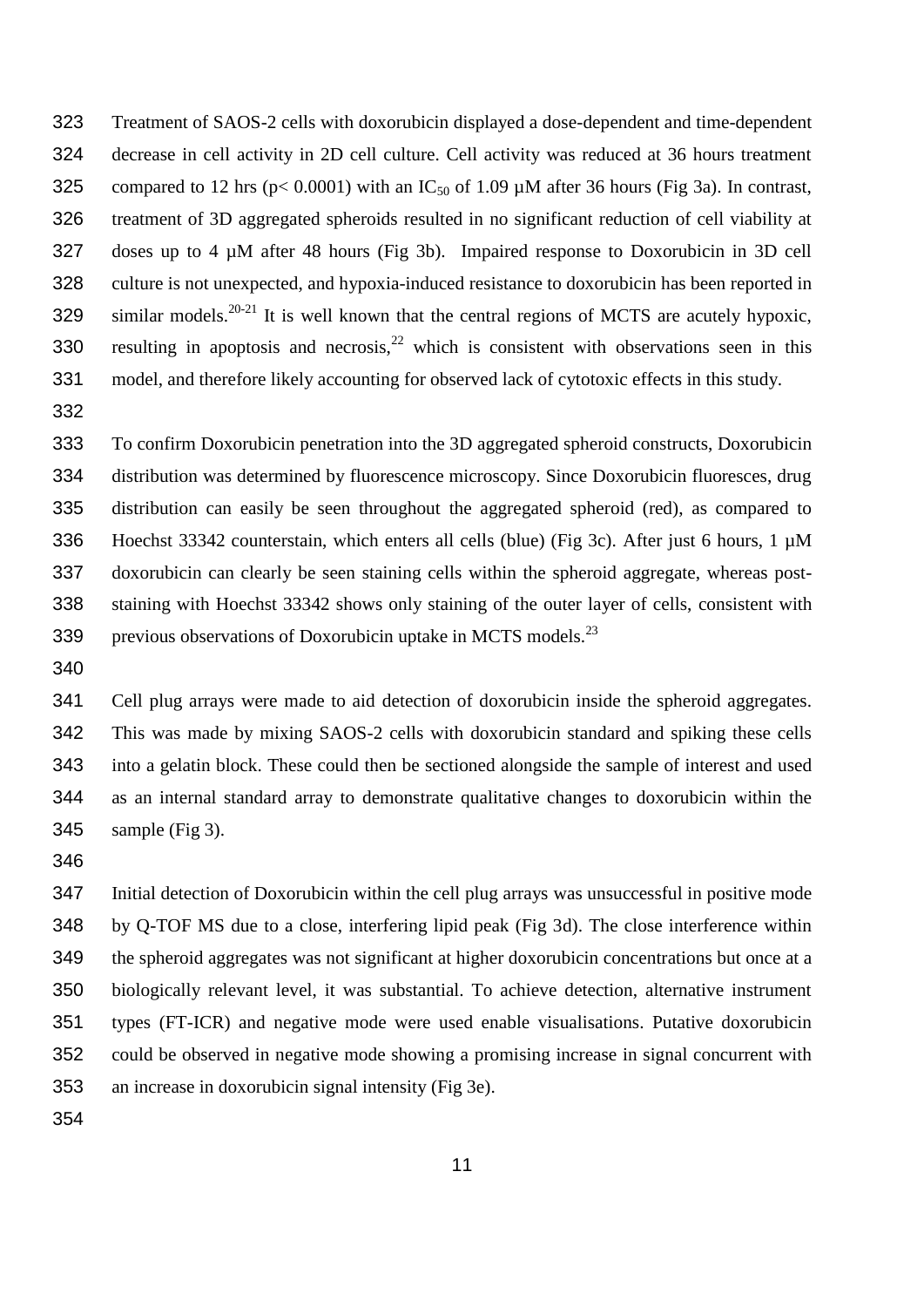#### **Detection of endogenous metabolite changes in response to doxorubicin by MSI**

 In order to define the metabolomic and lipidomic spheroid aggregate response to Doxorubicin, 48-hour Doxorubicin-treated, and untreated spheroid aggregate sections were imaged in negative mode. The whole spheroid region was selected, and average spectra were extracted for comparison between groups. Comparison was performed using PCA-DA, which takes into account the group the sample belongs to and finds the principle components which separate these groups. The control and treatment groups were separated, and several species were separated out in the loading plot, in particular the 4µM treatment group (Fig 4).

### **Linear mixed effects analysis**

 The approach of using a combination of *t* tests within the MarkerView software to identify 50 peaks for follow-up testing by a Kruskal-Wallis test, found a significant effect of dose on the normalised signal intensity of 42 species. Some species were discarded as they were determined to be likely isotopes of other species. Linear mixed effects modelling, which accounts for variation due to batch and culture effects, found 24 species where the normalised signal intensity was significantly altered by dose. Of these, 18 were considered to be unique species (Table 1). Fitting linear mixed models also allowed the random variation in normalised signal intensity due to effects of batch and culture nested within batch, to be estimated. In several cases, one of these variances was negligible, and they were always smaller than the variation amongst slices. Theoretical accurate masses, measured masses and mass errors in ppm for the putative assignments are shown in Table 2. The assigned species were also confirmed within the FTICR imaging data. Ten ionic species (highlighted in Table 1) were detected as significant by both methods, which may be indicative of the strong significance of these ionic species in drug response. Results for 6 of these species based on intensities of the whole spheroid area are shown in fig 5. S-nitrosoglutathione (*m/z 335.0617*) (15 ppm) is known to modulate doxorubicin responses in breast cancer cells, whereby N-381 nitrosoglutathione suppressed doxorubicin activity.<sup>24</sup> N-nitrosylation, for which N-382 nitrosoglutathione is a mediator, is a key step in regulating DNA repair, and observed changes likely reflect a DNA damage response. This molecule has been also been shown to 384 induce increased expression of stress response genes and proteins.  $^{26}$ 

 Putative identification of *m/z* 378.0869 (28ppm) as S-Lactoylglutathione, which was significantly increased in response to Doxorubicin, is of potential interest to the study of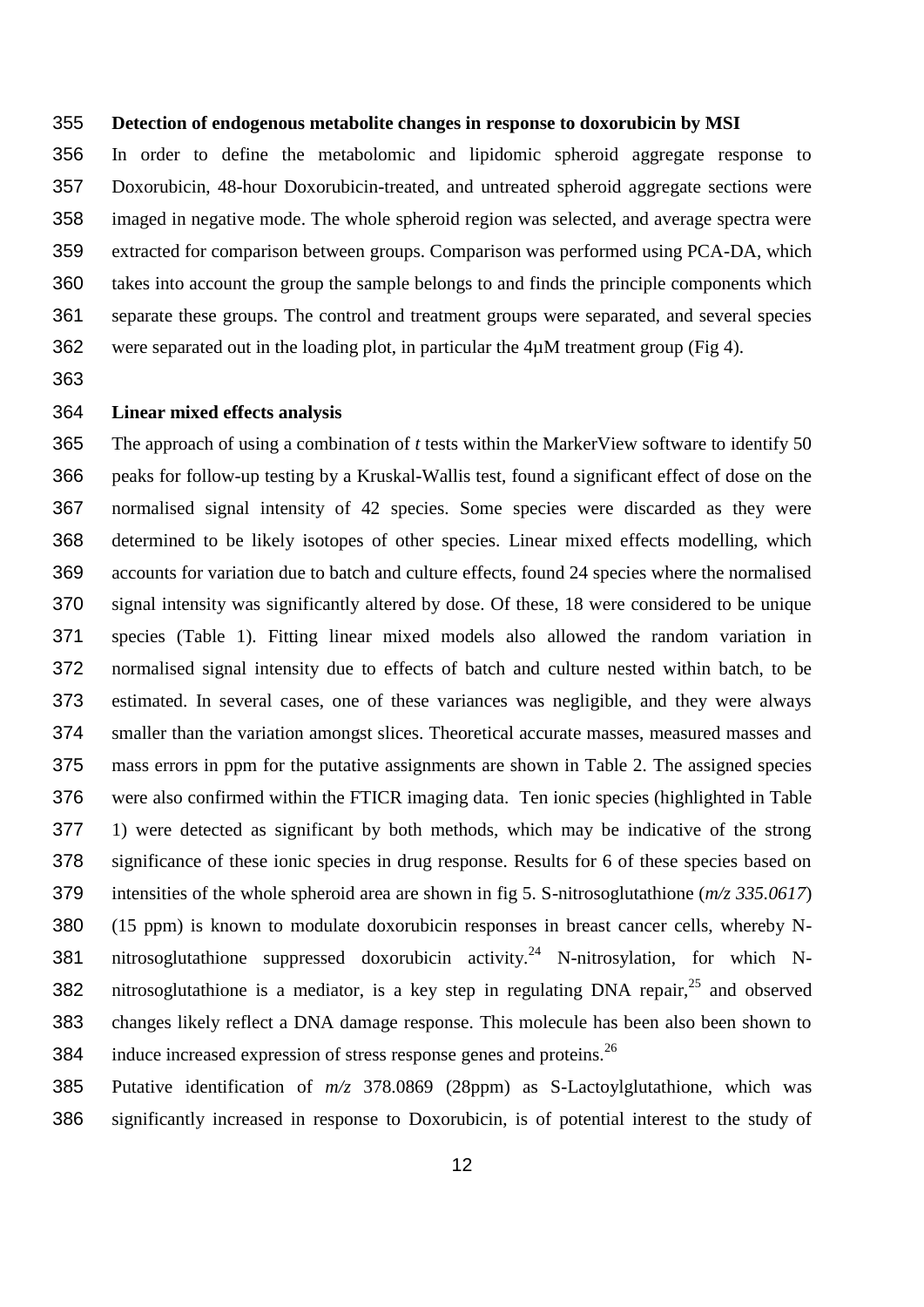osteosarcoma drug resistance. S-Lactoylglutathione is a known product of the Glyoxalase I 388 (GLO1) enzyme, and is converted to D-lactate regenerating glutathione (Gillespie, 1978)<sup>27</sup>. A highly significant increase in ionic species *m/z 396.0996* was also found. This was putatively identified as S-Adenosyl-4-methylthio-2-oxobutanoate (3ppm) a factor of the modified methionine salvage pathway from 5'-methylthioadenosine (MTA) which could be of interest 392 in cancer as a regulator of apoptosis and proliferation.<sup>28</sup> The lipids  $m/z$  714.5375, putatively identified as PE(O-35:2) (0.0068Da); *m/z 758.4969*, identified as PS(34:2) (0.0009Da); *m/z 765.5488,* identified as PA(41:4) (0.0048Da); *m/z* 791.5778, and identified as PG(37:0) (0.0030Da) are not directly associated with any known osteosarcoma pathways or doxorubicin responses. However, *m/z 765.5488* showed a striking decrease and may be worthy of investigating as a possible marker of drug response.

 MALDI-MSI (FT-ICR-MS) performed in negative mode aimed to validate changes in endogenous metabolites post-Doxorubicin treatment. Metabolomic species were originally acquired using the Synapt G2 and modelled by PCA-DA. Selected ionic species either identified as most highly significantly altered by Doxorubicin treatment, or species with putative identifications with potential relevance to cytotoxic drug responses. MSI is shown in Fig 6, and *m/z* 355.0617 is shown for comparison as it localised to the entire spheroid aggregate across all treatments. Highly consistent with PCA-DA findings (Fig 5), *m/z* 335.0617, putatively identified as S-nitrosoglutathione showed clear increase, as did *m/z* 378.0869 and *m/z* 396.0996 putatively identified as S-Lactoylglutathione and S-Adenosyl-4- methylthio-2-oxobutanoate respectively. Doxorubicin (*m/z* 542.1668) was identified within the same imaging experiment in negative mode, which increased in a dose-dependent manner with treatment, however was only readily detected in the centre of the spheroid where propidium iodide staining was typically observed. This may reflect an ability for Doxorubicin to ionise in intact *vs*. fragmented chromatin of necrotic and apoptotic cells. Ion species *m/z* 714.5375, 765.5488 and 791.5778 were all shown to be decreased by PCA-DA analysis, and subsequent FT-ICR MSI showed presence of all three putative lipids but with signals localised to the centre of the spheroid aggregates. Overall, these data show consistency with PCA-DA analysis of data obtained using Q-TOF and subsequent FT-ICR MSI imaging.

### **Concluding comments**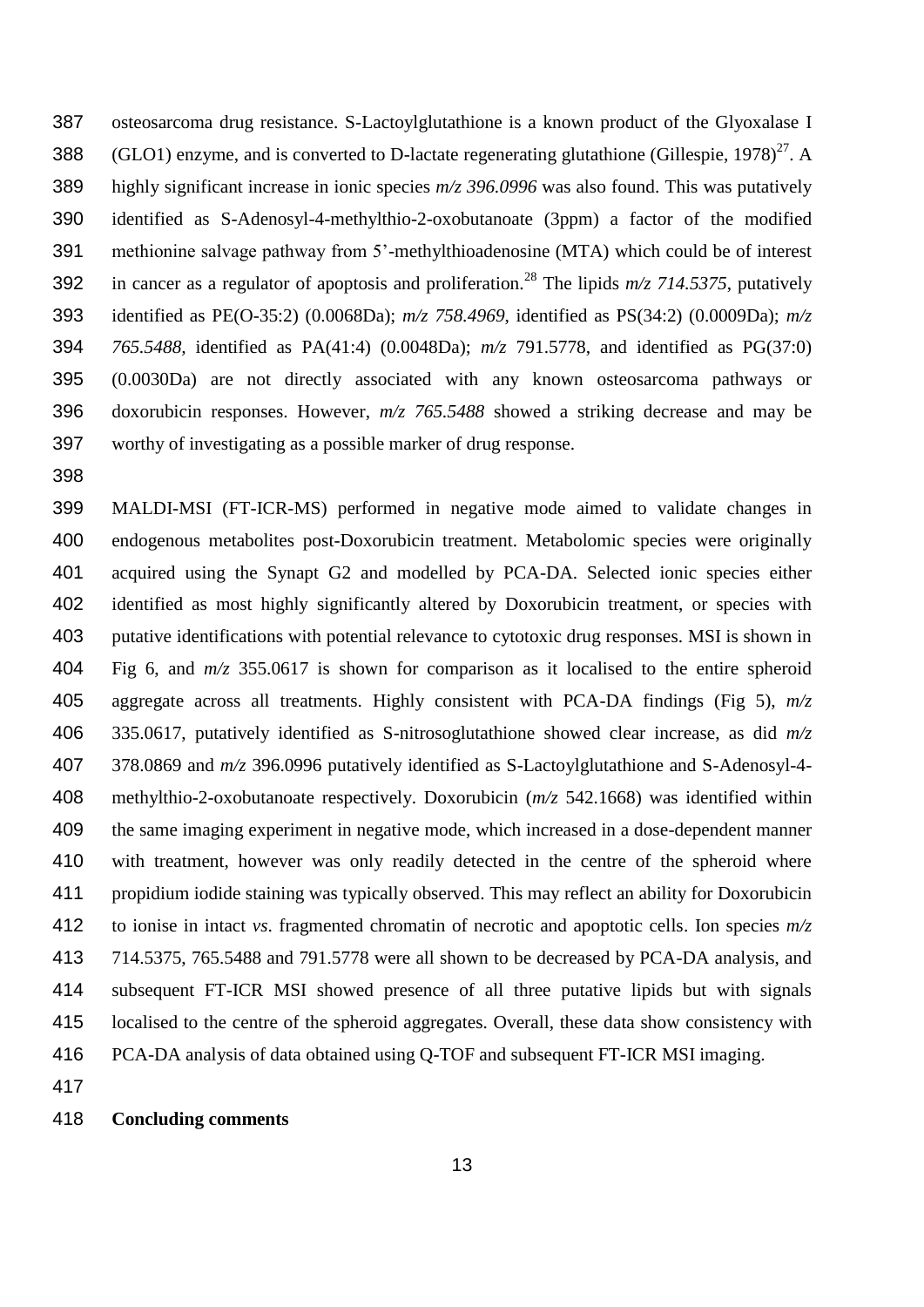In this study, we have developed a novel 3D cell culture model for osteosarcoma with cell constructs of sufficient size for spatial distribution of endogenous metabolites, and the ability to visualise heterogeneous metabolite distribution within the 3D constructs. We have demonstrated that within these constructs, we can visualise Doxorubicin, and despite the apparent lack of cytotoxic activity of Doxorubicin in 3D cell constructs *vs.* 2D cell culture, metabolomic changes can be imaged and identified using PCA-DA. As further validation of the species identified by PCA-DA analysis of Doxorubicin-treated spheroid aggregates, spatial distribution of changes of some of the most highly significantly altered metabolites followed similar patterns when independently analysed by FT-ICR. Some of the most highly significantly up-regulated species were putatively identified as metabolites of the glutathione system, and agents that modulate the glutathione system are known to modulate Doxorubicin 430 activity.<sup>29</sup> In conclusion, MSI of drug-treated 3D cell cultures may identify biologically relevant metabolite changes highlighting this workflow as a potentially useful tool in *in vitro* drug discovery studies.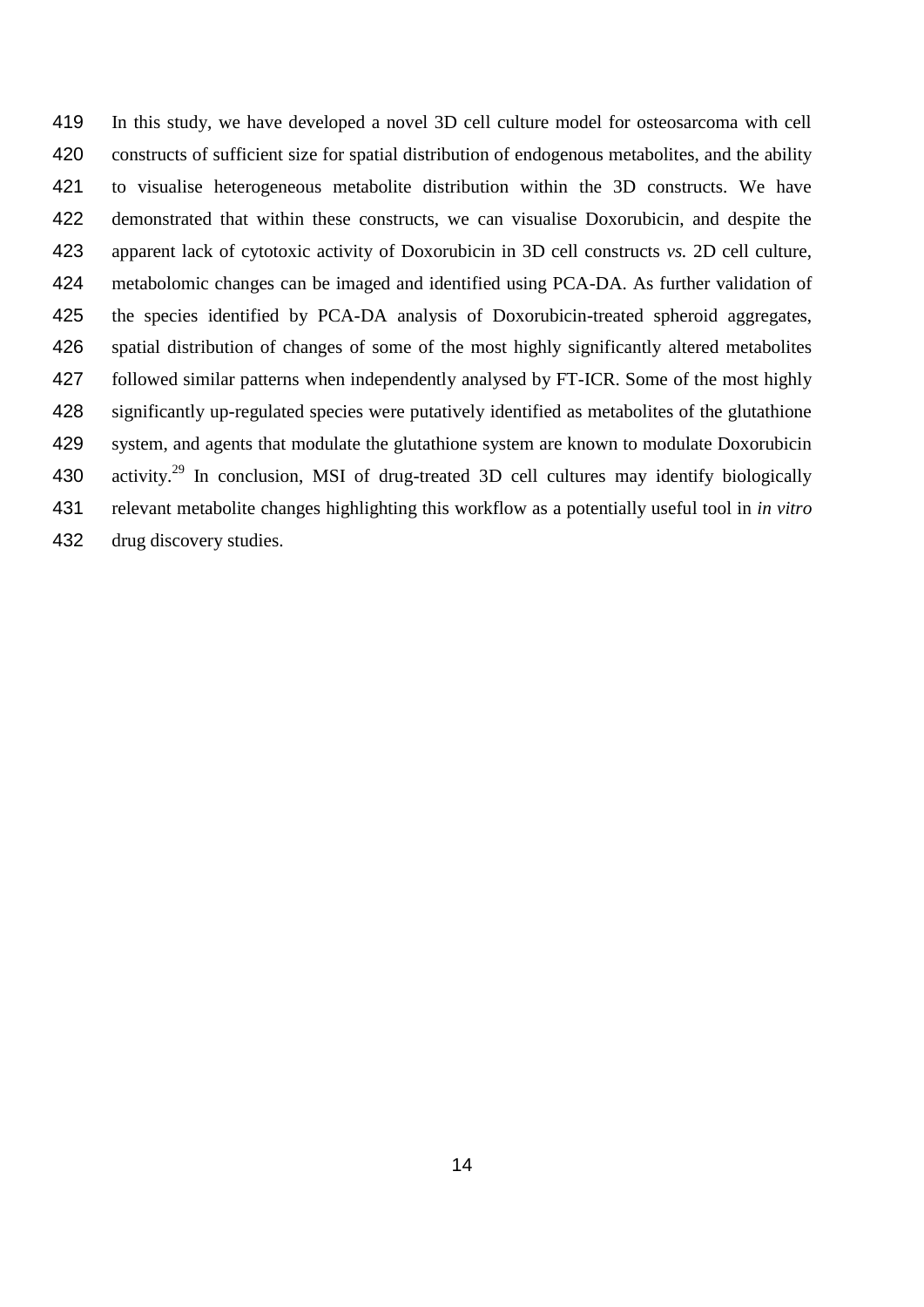#### **References**

- [1] S. Wei, L. Liu, J. Zhang, J. Bowers, G.A. Gowda, H. Seeger, T. Fehm, H.J. Neubauer, U. Vogel, S.E. Clare, D. Raftery. Metabolomics approach for predicting response to neoadjuvant chemotherapy for breast cancer. *Mol Oncol. 2013* 7, 297-307. doi: 10.1016/j.molonc.2012.10.003.
- 
- [2] H. Jia, X. Shen, Y. Guan, M. Xu, J. Tu, M. Mo, L. Xie, J. Yuan, Z. Zhang, S. Cai, J. Zhu, Z. Zhu. Predicting the pathological response to neoadjuvant chemoradiation using untargeted metabolomics in locally advanced rectal cancer. *Radiother Oncol. 2018* 128, 548-556. doi: 10.1016/j.radonc.2018.06.022.
- 
- [3] C. Bingel, E. Koeneke, J. Ridinger, A. Bittmann, M. Sill, H. Peterziel, J.K. Wrobel, I.
- Rettig, T. Milde, U. Fernekorn, F. Weise, A. Schober, O. Witt, I. Oehme. Three-dimensional
- tumor cell growth stimulates autophagic flux and recapitulates chemotherapy resistance. *Cell*

*Death Dis. 2017* 8, e3013. doi: 10.1038/cddis.2017.398.

[4] T.W. Fan, S.S. El-Amouri, J.K.A. Macedo, Q.J. Wang, H. Song, T. Cassel,

- A.N. Lane. Stable Isotope-Resolved Metabolomics Shows Metabolic Resistance to Anti-
- Cancer Selenite in 3D Spheroids versus 2D Cell Cultures. *Metabolites. 2018* 8, pii: E40. doi: 10.3390/metabo8030040.
- 
- [5] N. Vidavsky, J.A.M.R. Kunitake, M.E. Diaz-Rubio, A.E. Chiou, H.C. Loh, S. Zhang, A. Masic, C. Fischbach, L.A. Estroff. Mapping and Profiling Lipid Distribution in a 3D Model of Breast Cancer Progression. *ACS Cent Sci. 2019* 5, 768-780. doi: 10.1021/acscentsci.8b00932.
- 
- [6] S.F. Lan, B. Starly. Alginate based 3D hydrogels as an in vitro co-culture model platform for the toxicity screening of new chemical entities. *Toxicol Appl Pharmacol. 2011* 256, 62- 72. doi: 10.1016/j.taap.2011.07.013.
- 
- [7] C. Liu, Y. Liu, X.X. Xu, H. Wu, H.G. Xie, L. Chen, T. Lu, L. Yang, X. Guo, G.W. Sun, W. Wang, X.J. Ma, X He. Potential effect of matrix stiffness on the enrichment of tumor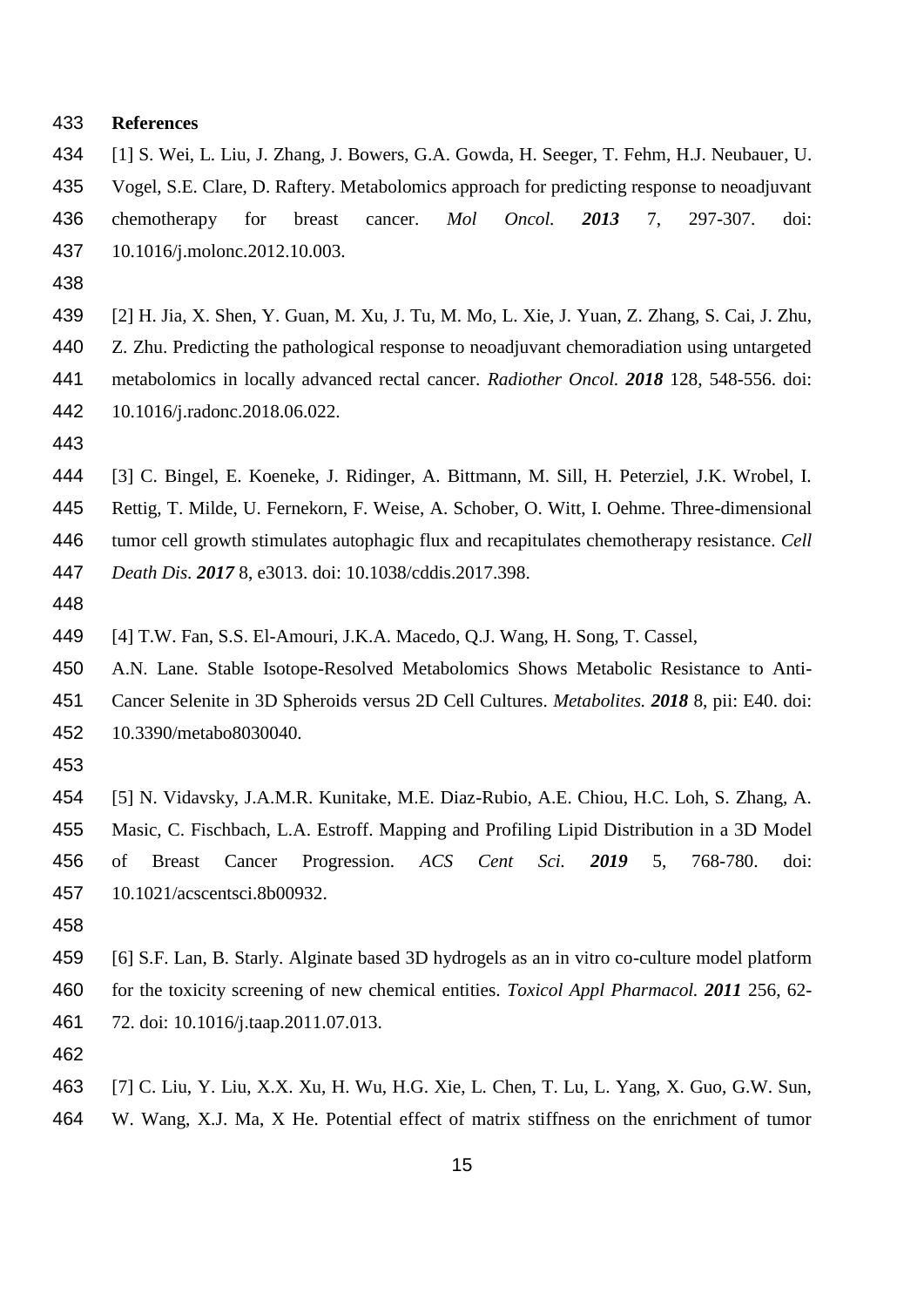initiating cells under three-dimensional culture conditions. *Exp Cell Res. 2015* 330, 123-34. doi: 10.1016/j.yexcr.2014.07.036.

- [8] A. De Luca, L. Raimondi, F. Salamanna, V. Carina, V. Costa, D. Bellavia, R. Alessandro,
- M. Fini, G. Giavaresi. Relevance of 3d culture systems to study osteosarcoma environment. *J*
- *Exp Clin Cancer Res. 2018* 37, 2. doi: 10.1186/s13046-017-0663-5.
- 
- [9] D.R. Ahlf Wheatcraft, X. Liu, A.B. Hummon. Sample preparation strategies for mass spectrometry imaging of 3D cell culture models. *J Vis Exp. 2014* 5, 94. doi: 10.3791/52313.
- 
- [10] D.R. Ahlf, R.N. Masyuko, A.B. Hummon, P.W. Bohn. Correlated mass spectrometry imaging and confocal Raman microscopy for studies of three-dimensional cell culture sections. *Analyst. 2014* 139, 4578-85. doi: 10.1039/c4an00826j.
- 
- [11] B. Bakker, G.B. Eijkel, R.M.A. Heeren, M. Karperien, J.N. Post, B. Cillero-Pastor. Oxygen-Dependent Lipid Profiles of Three-Dimensional Cultured Human Chondrocytes Revealed by MALDI-MSI. *Anal Chem. 2017* 89, 9438-9444. doi: 10.1021/acs.analchem.7b02265.
- 
- [12] X. Liu, A.B. Hummon. Mass spectrometry imaging of therapeutics from animal models to three-dimensional cell cultures. *Anal Chem. 2015* 87, 9508-19. doi: 10.1021/acs.analchem.5b00419.
- 
- [13] X. Liu, C. Flinders, S.M. Mumenthaler, A.B. Hummon. MALDI Mass Spectrometry Imaging for Evaluation of Therapeutics in Colorectal Tumor Organoids. *J Am Soc Mass Spectrom. 2018* 29, 516-526. doi: 10.1007/s13361-017-1851-4.
- 
- [14] M. Gaebler, A. Silvestri, J. Haybaeck, P. Reichardt, C.D. Lowery, L.F. Stancato, G. Zybarth, C.R.A. Regenbrecht. Three-Dimensional Patient-Derived In Vitro Sarcoma Models: Promising Tools for Improving Clinical Tumor Management. *Front Oncol. 2017* 11, 203. doi: 10.3389/fonc.2017.00203.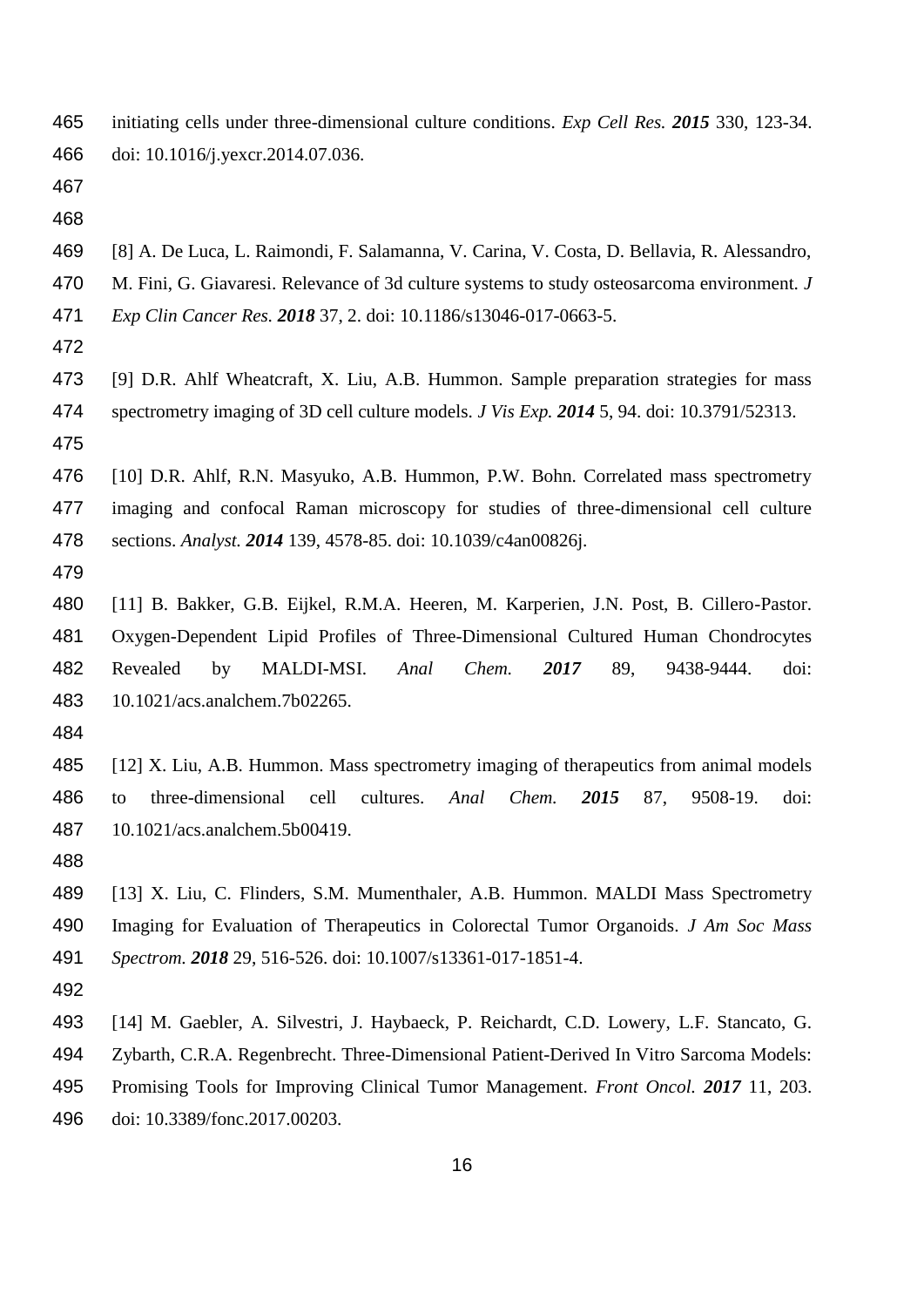| 498 | [15] N.A. Cross, E.A. Waterman, N. Jokonya, A. Fowles, C.H. Buckle, J. Phillips, I. Holen,  |
|-----|---------------------------------------------------------------------------------------------|
| 499 | F.C. Hamdy, C.L. Eaton. Phenotypic variations of TRAIL sensitivity in cloned populations of |
| 500 | prostate cancer cells. J Cell Biochem. 2008 104, 1452-64. doi: 10.1002/jcb.21721.           |
| 501 |                                                                                             |
| 502 | [16] C.M. Hattinger, M. Pasello, S. Ferrari, P. Picci, M. Serra. (2010). Emerging Drugs for |
| 503 | High-Grade Osteosarcoma. Expert Opin. Emerg. Drugs. 2010 15, 615–634.                       |
| 504 |                                                                                             |
| 505 | [17] R Development Core Team (2008). R: A language and environment for statistical          |
| 506 | computing. R Foundation for Statistical Computing, Vienna, Austria. ISBN 3-900051-07-0,     |
| 507 | URL http://www.R-project.org.                                                               |
| 508 |                                                                                             |
| 509 | [18] J. Pinheiro, D. Bates, S. DebRoy, D., Sarkar, R Core Team (2019). nlme: Linear and     |
| 510 | Nonlinear Mixed Effects Models. R package version 3.1-140, https://CRAN.R-                  |
| 511 | project.org/package=nlm                                                                     |
| 512 |                                                                                             |
| 513 | [19] S. Kessel, S. Cribbes, S. Bonasu, W. Rice, J. Qiu, L.L. Chan. Real-time viability and  |
| 514 | apoptosis kinetic detection method of 3D multicellular tumor spheroids using the Celigo     |
| 515 | Image Cytometer. Cytometry A. 2017 91, 883-892. doi: 10.1002/cyto.a.23143.                  |
| 516 |                                                                                             |
| 517 | [20] X. Song, X. Liu, W. Chi, Y. Liu, L. Wei, X. Wang, J. Yu. Hypoxia-induced resistance to |
| 518 | cisplatin and doxorubicin in non-small cell lung cancer is inhibited by silencing of HIF-   |
| 519 | 1alpha gene. Cancer Chemother Pharmacol. 2006 58, 776-84.                                   |
| 520 |                                                                                             |
| 521 | [21] Y. Imamura, T. Mukohara, Y. Shimono, Y. Funakoshi, N. Chayahara, M. Toyoda, N.         |
| 522 | Kiyota, S. Takao, S. Kono, T. Nakatsura, H. Minami. Comparison of 2D- and 3D-culture        |
| 523 | models as drug-testing platforms in breast cancer. Oncol Rep. 2015 33, 1837-43. doi:        |
| 524 | 10.3892/or.2015.3767.                                                                       |
| 525 |                                                                                             |
| 526 | [22] C.R. Thoma, M. Zimmermann, I. Agarkova, J.M. Kelm, W. Krek. 3D cell culture            |
| 527 | systems modeling tumor growth determinants in cancer target discovery. Adv Drug Deliv       |
| 528 | Rev. 2014 69-70, 29-41. doi: 10.1016/j.addr.2014.03.001.                                    |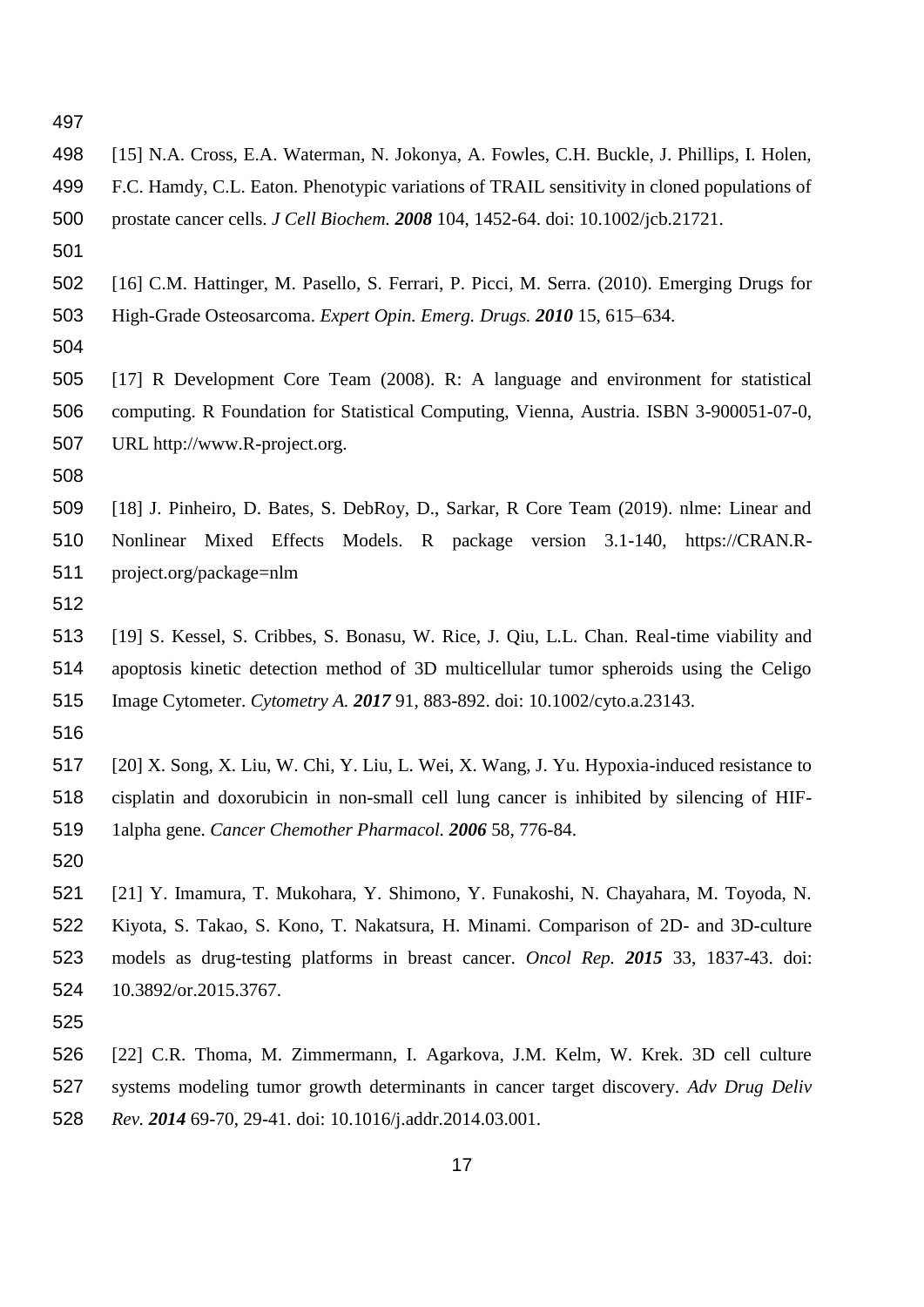- 
- [23] J.K. Lukowski, E.M. Weaver, A.B. Hummon. Analyzing Liposomal Drug Delivery Systems in Three-Dimensional Cell Culture Models Using MALDI Imaging Mass Spectrometry. *Anal Chem. 2017* 89, 8453-8458. doi: 10.1021/acs.analchem.7b02006.
- 
- [24] A. de Luca, N. Moroni, A. Serafino, A. Primavera, A. Pastore, J.Z. Pedersen, R. Petruzzelli, M.G. Farrace, P. Pierimarchi, G. Moroni, G. Federici, P. Sinibaldi, Vallebona, M. Lo Bello. Treatment of doxorubicin-resistant MCF7/Dx cells with nitric oxide causes histone glutathionylation and reversal of drug resistance. *Biochem J. 2011* 440, 175-83. doi: 10.1042/BJ20111333.
- 
- [25] C.H. Tang, W. Wei, L. Liu. Regulation of DNA repair by S-nitrosylation. *Biochim Biophys Acta. 2012* 1820, 730-5. doi: 10.1016/j.bbagen.2011.04.014.
- 
- [26] K.A. Broniowska, A.R. Diers, N. Hogg. S-nitrosoglutathione. *Biochim Biophys Acta. 2013* 1830, 3173-81. doi:10.1016/j.bbagen.2013.02.004.
- 
- [27] E. Gillespie, Concanavalin A increases glyoxalase enzyme activities in polymorphonuclear leukocytes and lymphocytes. *J Immunol. 1978* 121, 923-5.
- 
- [28] E. Albers. Metabolic Characteristics and Importance of the Universal Methionine Salvage Pathway Recycling Methionine from 5′-Methylthioadenosine. *IUBMB Life. 2009* 61, 1132–1142.
- 
- [29] A.A. Mahbub, C.L. Le Maitre, S.L. Haywood-Small, N.A. Cross, N. Jordan-Mahy.
- Glutathione is key to the synergistic enhancement of doxorubicin and etoposide by
- polyphenols in leukaemia cell lines. *Cell Death Dis. 2015* 31;6:e2028. doi: 10.1038/cddis.2015.379.

- 
- 
-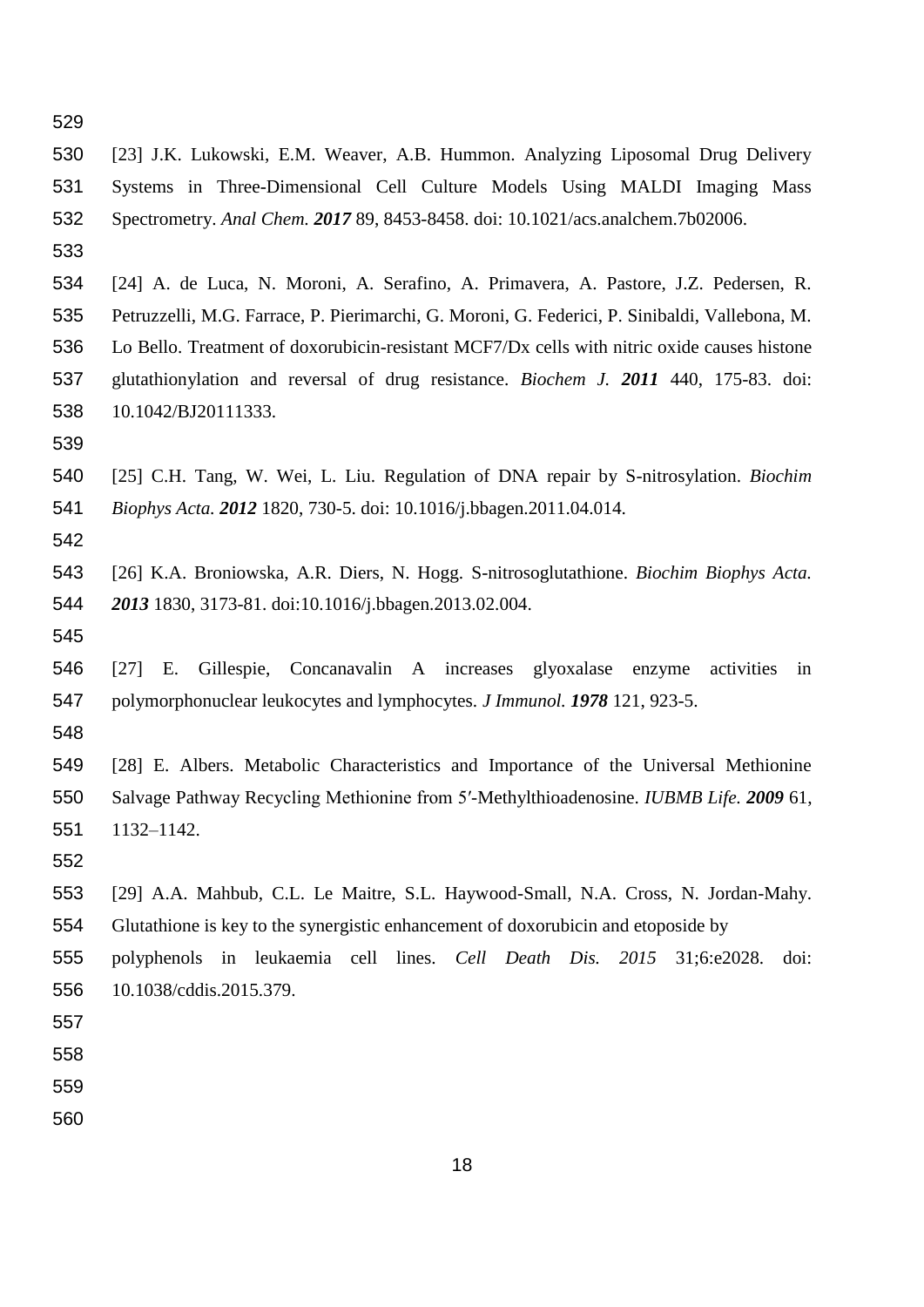| Ionic species <i>P value</i> |                | Putative identification                |  |  |  |  |
|------------------------------|----------------|----------------------------------------|--|--|--|--|
| (m/z)                        |                |                                        |  |  |  |  |
| 180.4920                     | $4.57x10-6$    |                                        |  |  |  |  |
| 245.0544*                    | $1.68x10-7$    |                                        |  |  |  |  |
| 253.2270                     | 9.89x10-6      |                                        |  |  |  |  |
| 331.0550*                    | 3.48x10-11     |                                        |  |  |  |  |
| 335.0617*                    | $< 1.00x10-12$ | S-nitrosoglutathione                   |  |  |  |  |
| 347.0637*                    | $1.14x10-7$    |                                        |  |  |  |  |
| 364.0735                     | $1.49x10-9$    | 2-S-glutathionyl acetate               |  |  |  |  |
| 378.0869*                    | $2.62x10-11$   | S-lactoylglutathione                   |  |  |  |  |
| 396.0996*                    | $< 1.00x10-12$ | S-Adenosyl-4-methylthio-2-oxobutanoate |  |  |  |  |
| 404.0321                     | $1.61x10-7$    |                                        |  |  |  |  |
| 414.1022*                    | $< 1.00x10-12$ |                                        |  |  |  |  |
| 464.0080                     | $1.29x10-6$    |                                        |  |  |  |  |
| 565.9493                     | $1.05x10-6$    |                                        |  |  |  |  |
| 583.9583                     | 5.98x10-6      |                                        |  |  |  |  |
| 589.9554*                    | $1.92x10-7$    |                                        |  |  |  |  |
| 714.5375                     | $9.77x10-8$    | PE (O-35:2)                            |  |  |  |  |
| 765.5488*                    | 1.25x10-10     | PA (41:4)                              |  |  |  |  |
| 791.5778*                    | $3.10x10-7$    | PG(37:0)                               |  |  |  |  |

562 *Table 1: Ionic species with a significant effect of dose on normalised signal intensity as tested* 

563 *by a mixed effects model. The significance threshold was set to P<1x10-5. \* indicates species* 

564 *that were also identified by the combination of t test and Kruskal-Wallis test.*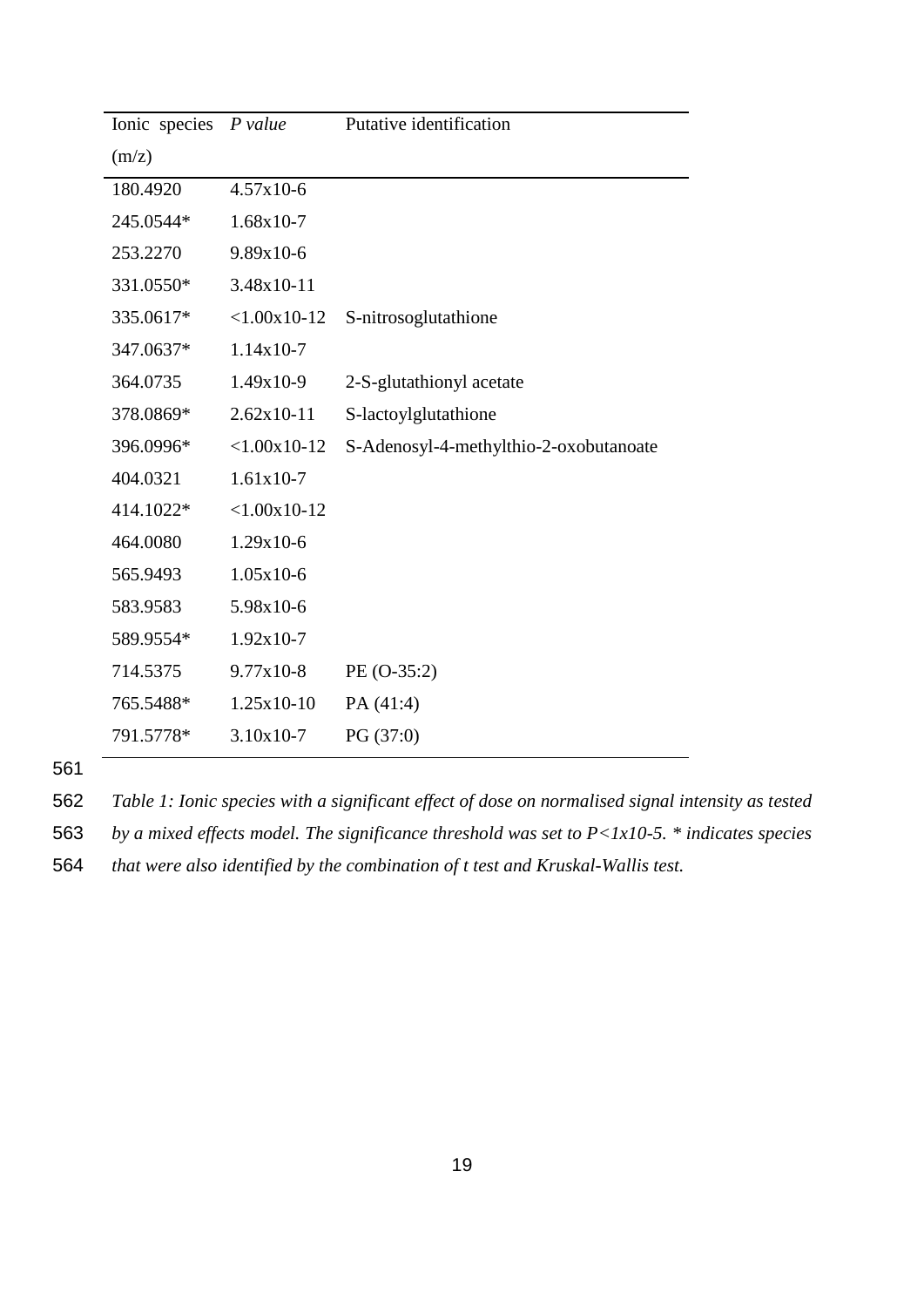| Experimental | Theoretical  | Mass error     | Assignment                             |
|--------------|--------------|----------------|----------------------------------------|
| mass $(m/z)$ | mass $(m/z)$ | (ppm)          |                                        |
| 335.0617     | 335.0667     | 15             | S-nitrosoglutathione                   |
| 364.0735     | 364.0820     | 23             | 2-S-glutathionyl acetate               |
| 378.0869     | 378.0977     | 28             | S-lactoylglutathione                   |
| 396.0996     | 396.0983     | 3              | S-Adenosyl-4-methylthio-2-oxobutanoate |
| 714.5375     | 714.5443     | 10             | $PE (O-35:2)$                          |
| 765.5488     | 765.5440     | 6              | PA $(41:4)$                            |
| 791.5778     | 791.5808     | $\overline{4}$ | PG(37:0)                               |
| 858.8311     | 858.8284     | 3              | $1-O-behenv1-Cer(d34:1)$               |
|              |              |                |                                        |

566 *Table 2: Theoretical accurate masses, measured masses and mass errors in ppm for the* 

567 *putative assignments.*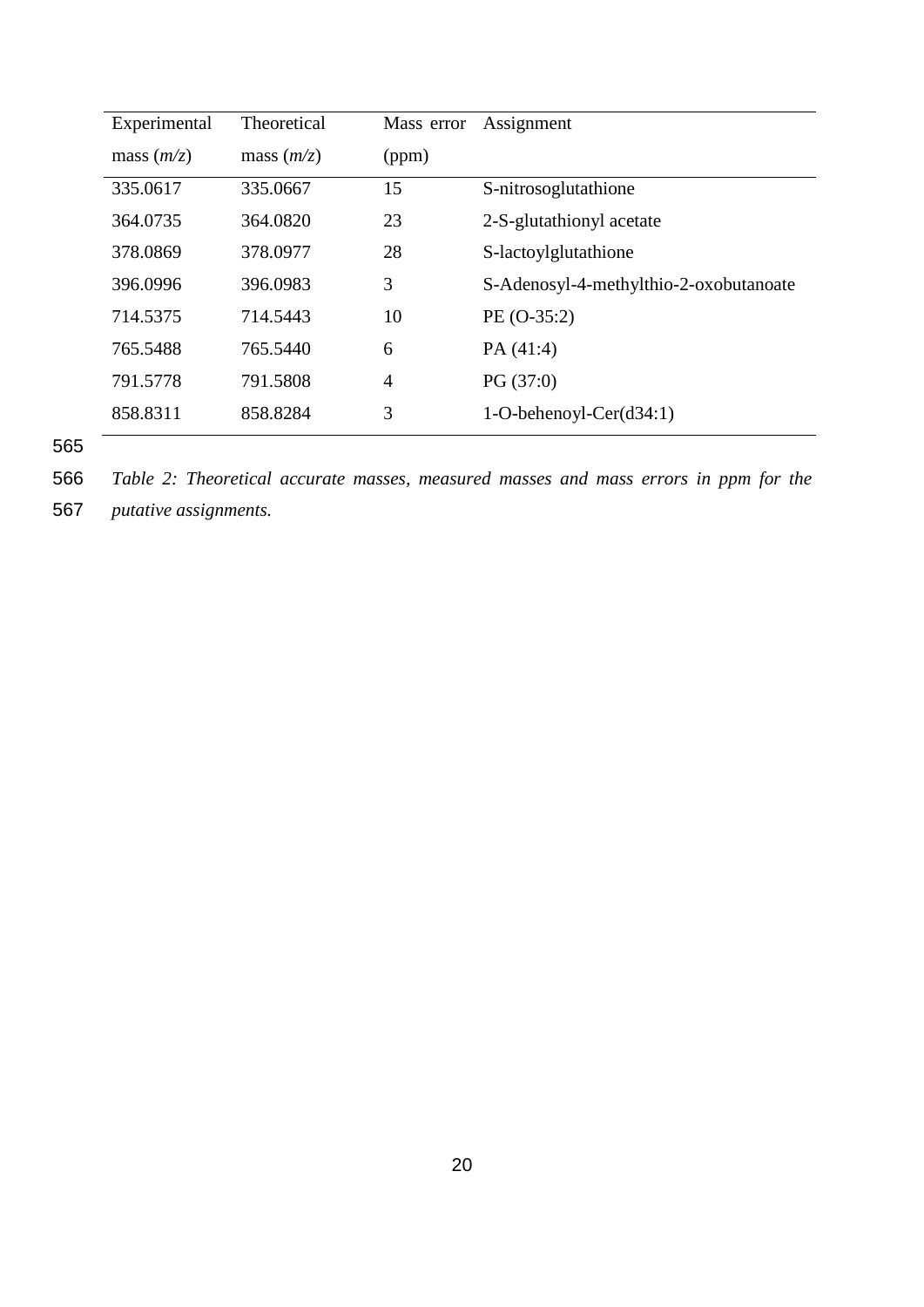

- 
- 
- 

 *Figure 1: Generation of aggregated spheroid model. a) Cells are suspended in alginate and clonal proliferative colonies form. Hoechst 33342 identified all cells and Propidium Iodide identifies regions containing dead cells. b) After alginate dissolution, spheroids are aggregated in a low-adhesion well. Hoechst 33342 and Propidium iodide staining highlights a viable rim with necrotic or dead cells present within the construct, co-localised with caspase-3 activity confirming presence of apoptotic cells within the core. Scale bar=500 µm.*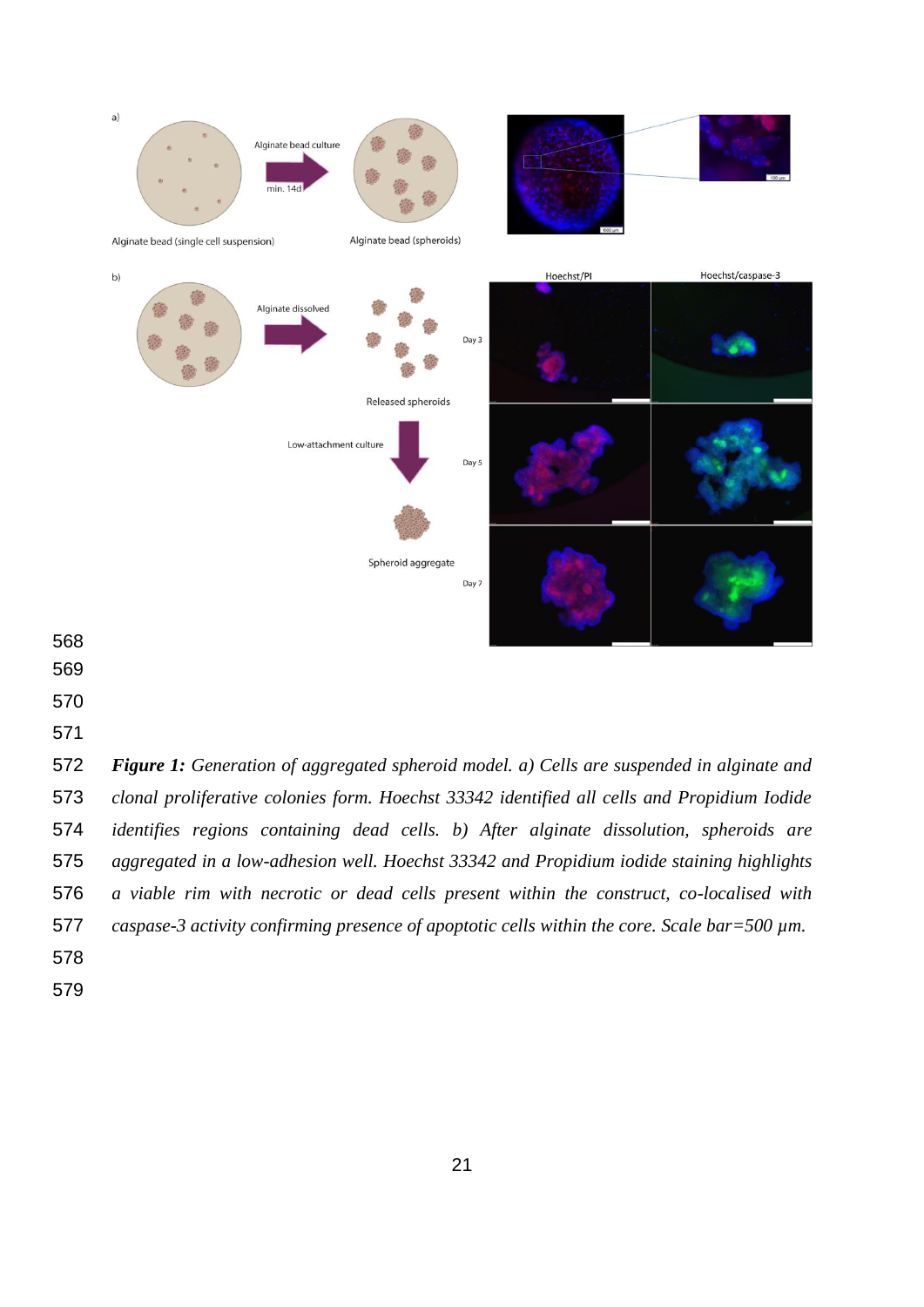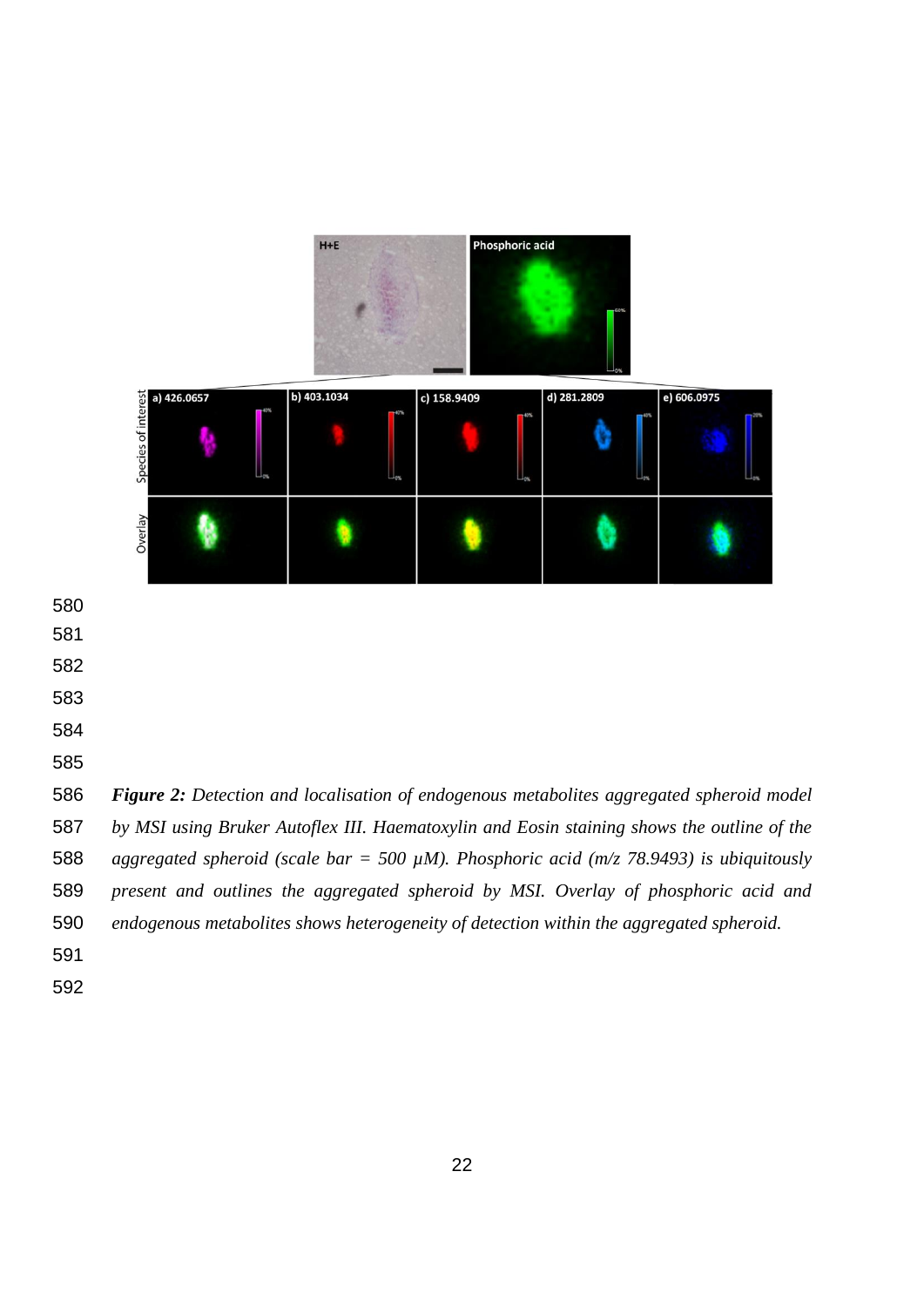

 *Figure 3: Effects of Doxorubicin on SAOS-2 cells. a) SAOS-2 cells responded to doxorubicin treatment in 2D cell culture, as determined by Resazurin assay. b) SAOS-2 did not show significant reduction in activity after treatment with Doxorubicin at doses in excess of the IC<sup>50</sup> value determined from the 2D culture. c) Fluorescence microscopy of Hoechst 33342 staining (blue), and Doxorubicin (red) localisation throughout aggregated spheroid, confirming drug uptake into the aggregated spheroid. Scale bar = 500 µM. d and e) Detection of Doxorubicin in positive mode m/z 544.1827 by FT-ICS-MS (e), whereas this was not visible by Q-TOF (d) due to a close interfering peak. f) Detection of doxorubicin in negative mode in the cell-spiked array plug vs. ATP/APD for cellular co-localisation. Presence of Doxorubicin in a 4µm-treated spheroid aggregate is shown.*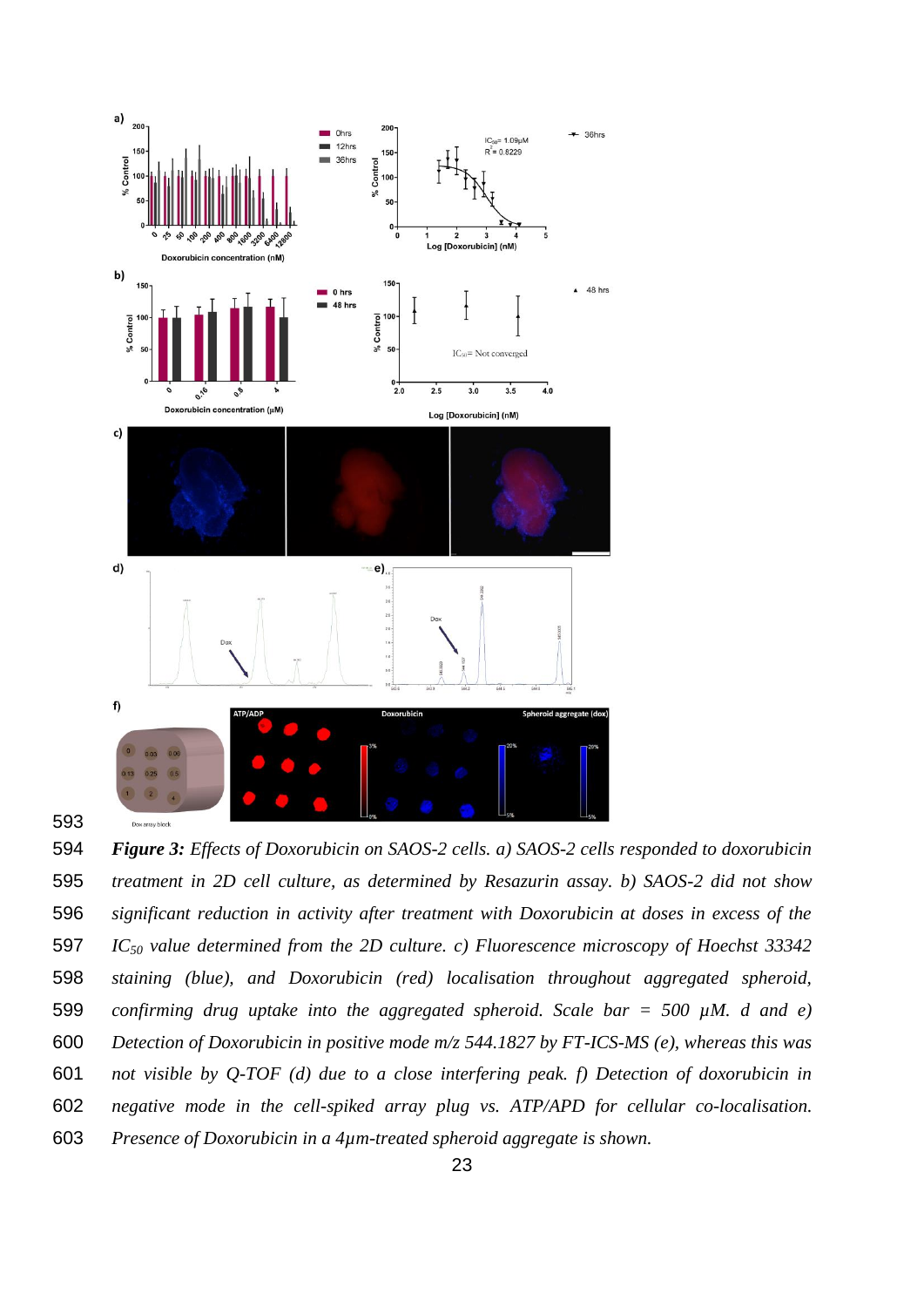

 *Figure 4: a) PCA-DA loading plots showing clear separation by dose and b) the weighting chart of all ionic peaks, with peaks that make a large contribution to the principle components being found in the periphery of the main cluster.* 

- 
-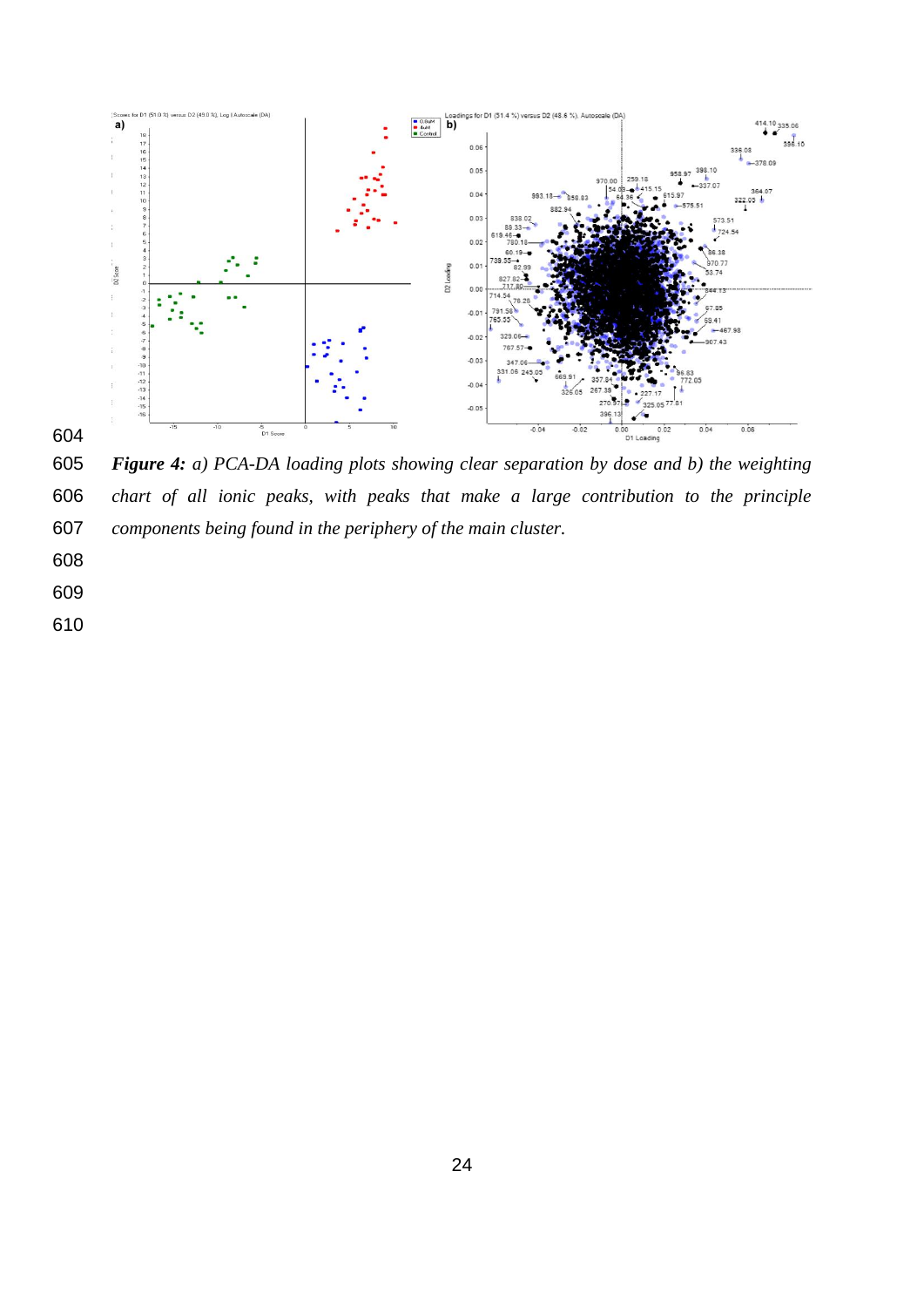

 *treatments. Data is from three independent batches, with three sections analysed for each experiment. Significant differences between pairs of doses from t tests within a linear mixed model are indicated. Fitted values for each dose from the linear mixed model are shown as horizontal lines across the data.*